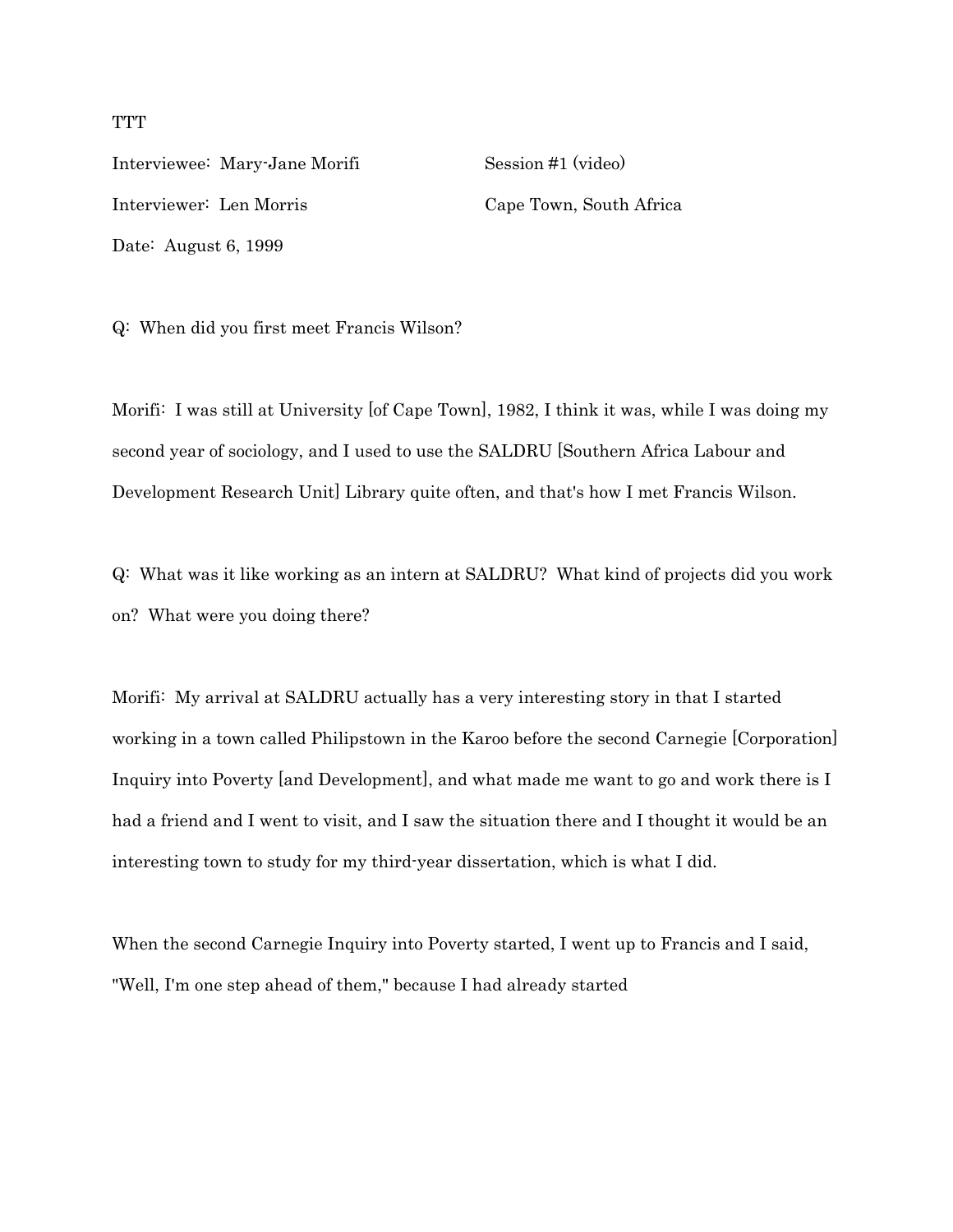# doing my work on Philipstown, and did he want me to extend it and make it part of the second Carnegie Inquiry into Poverty. And he agreed.

That's how I started with SALDRU and looking more deeply into the poverty issue in Philipstown, which was sad, and challenging in a way, because sad in that I went and lived with those people. It's easy to come and write about people's situations when you come in and out of their lives, but when you actually become one of them and live the way that they live on a daily basis, you get to see the sadness, the desperation in people's lives when you do that. And that's what the Carnegie Inquiry into Poverty afforded me the opportunity to do, to actually go in and live with the people.

Q: So you were a college student, essentially, and you took your -- you allied your studies with going to Philipstown to see what this area was like. It must have been really even quite different than how you were raised and what your background was. Were you shocked by what you saw?

Morifi: I was. I was shocked. When I saw it the first time, I had no intentions of studying it. I just went to visit my friend's family, and looking around and walking around, I was fascinated by the place.

In the 1980s, here was a little Karoo town, which we call Dorpshuis in South Africa, which has somewhat stayed stuck in the history before apartheid, where you didn't have people separated in terms of where they lived residentially, but they were separated by how much money they had. You had the people who lived on the middle-class side because they had

# Morifi -- 1 -- 2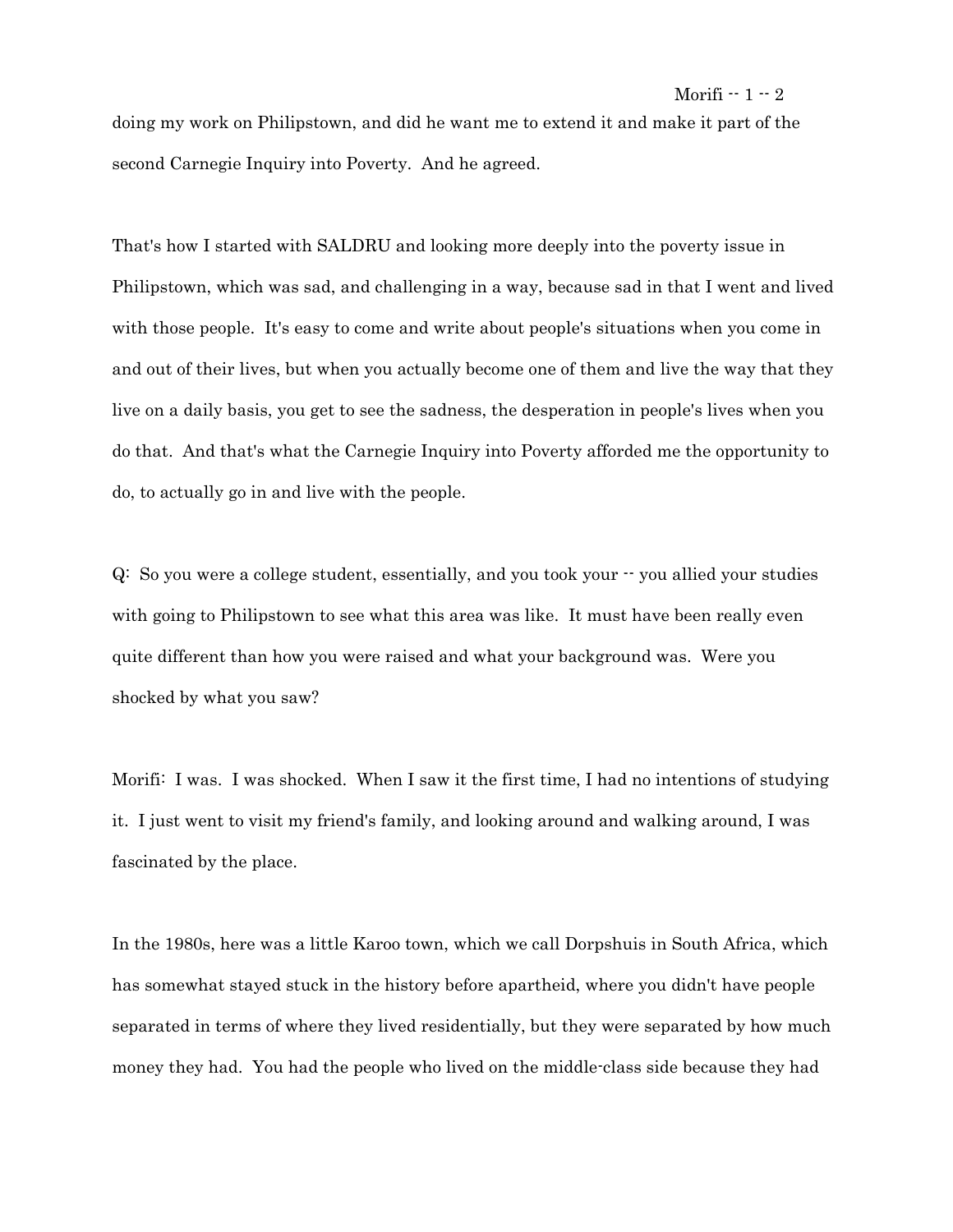#### Morifi  $-1 - 3$

money, not because of the color of their skin. And then on the other side of the road you had this destitution, this poverty where people lived almost nomadic lives, nomadic lives in that they would  $\cdot$  most of the men there worked as sheep shearers, and they would move from farm to farm, shearing the sheep.

But also to look at the kind of housing that was provided for the people, and going in and finding out how long ago this housing was built, there was an area in Philipstown where people lived in what used to be stables for horses, and on probing a little bit more, and this through the town clerk, he said, well, it was used as temporary housing to house some of these people who moved from place to place shearing sheep, only to find that temporary was since 1959 and this was 1983. How temporary could they have been when people were still living in them? And to find that those people were actually happy because they were a lot better off than the ones who lived down the road in rickety shacks.

The contrasts were just very fascinating for me, to just go in and look and see how do they actually live on a day-to-day basis.

Q: What degree were you studying for and what specialization would the degree have been in that would have tied in with this work?

Morifi: I was doing social science, and this particular study I did for sociology, for my Sociology 3 dissertation paper, and really out of interest, not because anybody said, "This is the way you need to go," but I was fascinated by that. Just to look  $\cdot$  more not only to study the poverty, but fascinated by how the women in those areas managed to survive, because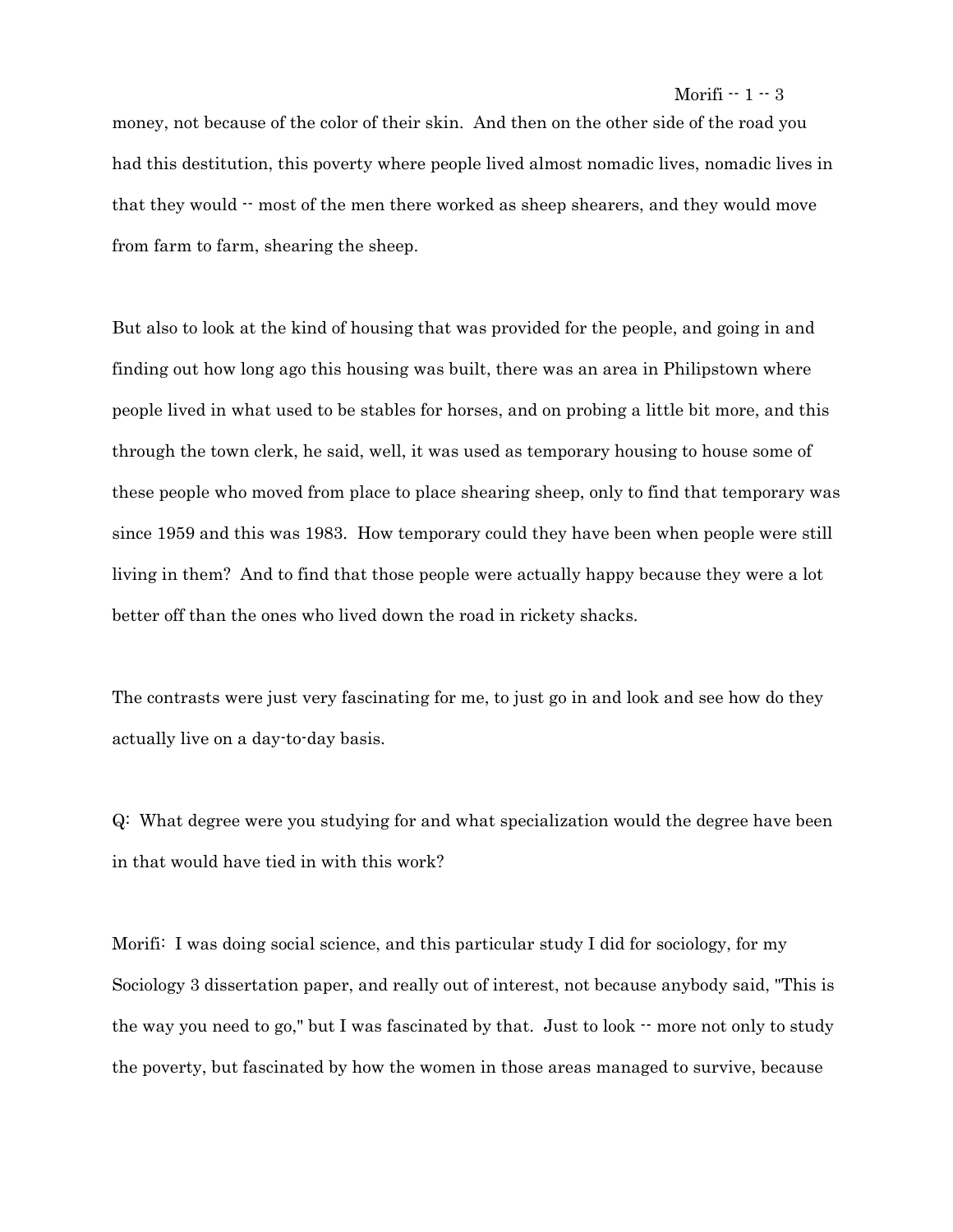the men went out and worked and the women had to cope with the little bit of income that the men brought, with looking after the children and really trying to make that area a home. That was, for me, the fascinating side of this area.

I changed direction when I went into the Carnegie Inquiry into Poverty and looked at it as a poverty issue rather than women and poverty.

Q: But initially it was a gender issue for you.

Morifi: Yes.

Q: When did you become aware of the second Inquiry?

Morifi: As I said, I studied at the University of Cape Town and I used the SALDRU Library quite often. And in my trying to do some research for my paper, I got to hear about the second Carnegie Inquiry into Poverty. My lecturer at the time, Mike [Michael] Savage, said maybe I should speak to Francis , because they were looking at doing work like I was doing. And that's how I hooked up with him.

Q: What did Francis tell you about it? When you had that conversation, what did he say it was going to do? Did he say anything about whether or not Carnegie was going to, for instance, leave you alone to do the work?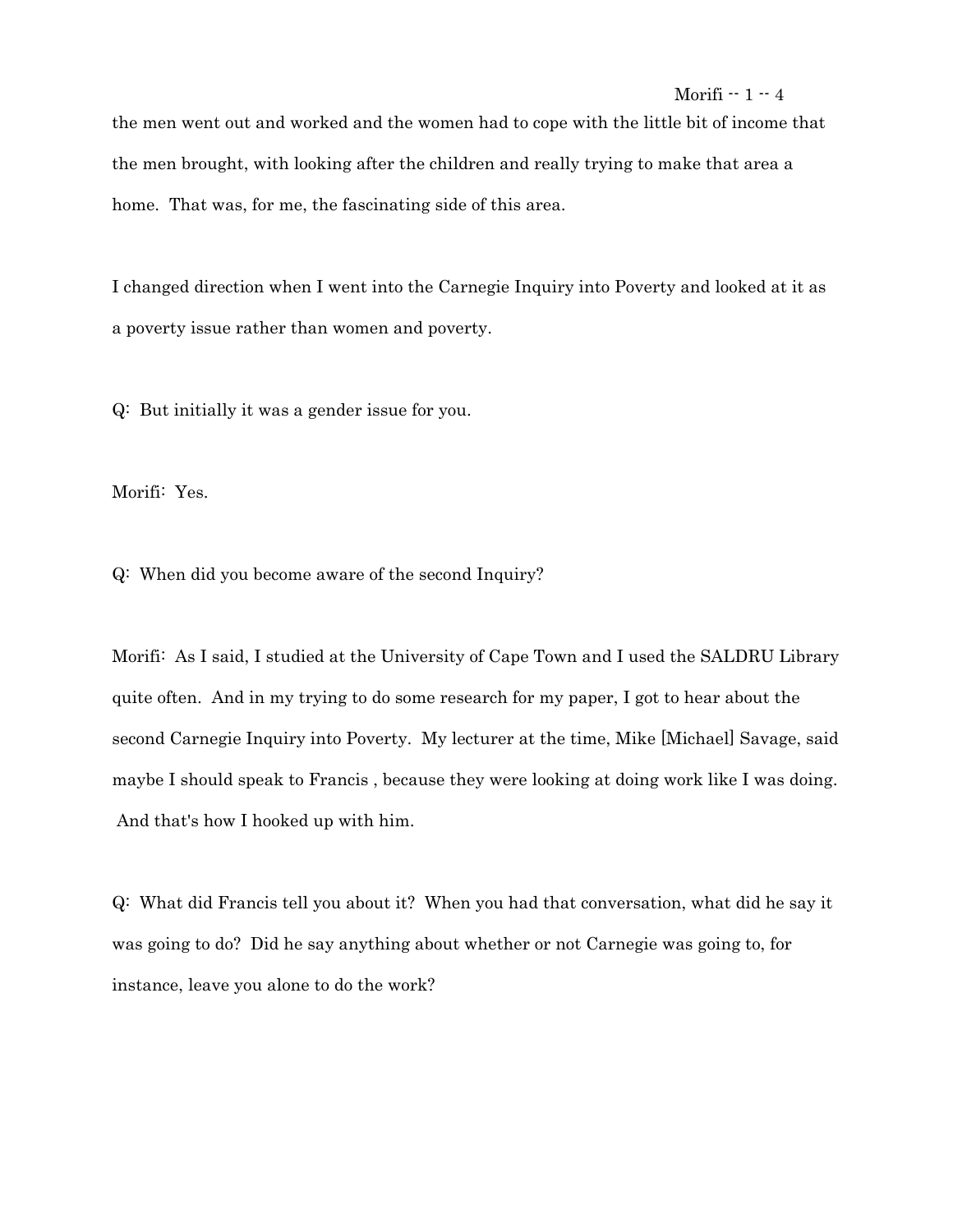## Morifi  $-1-5$

Morifi: I questioned a little bit more about why was it called the second Carnegie Inquiry into Poverty. What happened to the first? And the first Carnegie Inquiry into Poverty was in the 1929s, after the Depression, looking specifically at white poverty in South Africa.

I went and did a little bit more work on that to find out what were the results, how were the studies conducted, and it was fascinating to see that from the first Carnegie Inquiry into Poverty, we ended up with things like the Job Reservation Act, with things like, you know, there was preference given to the poor whites for jobs that would have helped them out of poverty. And I thought, well, if it managed to achieve that with the first Inquiry into Poverty, maybe there's hope for us with dealing with black poverty, because the second one focused specifically on black poverty, and I thought, well, here's a chance for us to go and do something about the poverty in places like Philipstown and other places like Philipstown in South Africa.

I must say it was rather disappointing four years into the study, and even looking back now to see did it result in some of those benefits that were enjoyed after the first Carnegie Inquiry into Poverty? No, it didn't, simply because it was a study that was located at the university, and the university was in the business of education and research, it was not in the business of development. The mistake that was made, maybe by the university or even by Carnegie, was that it didn't link it to any development programs after the studies. It was well and good. We all managed to write beautiful papers and put them on the shelves, but did the people in Philipstown benefit from that study? I don't know. I don't think so.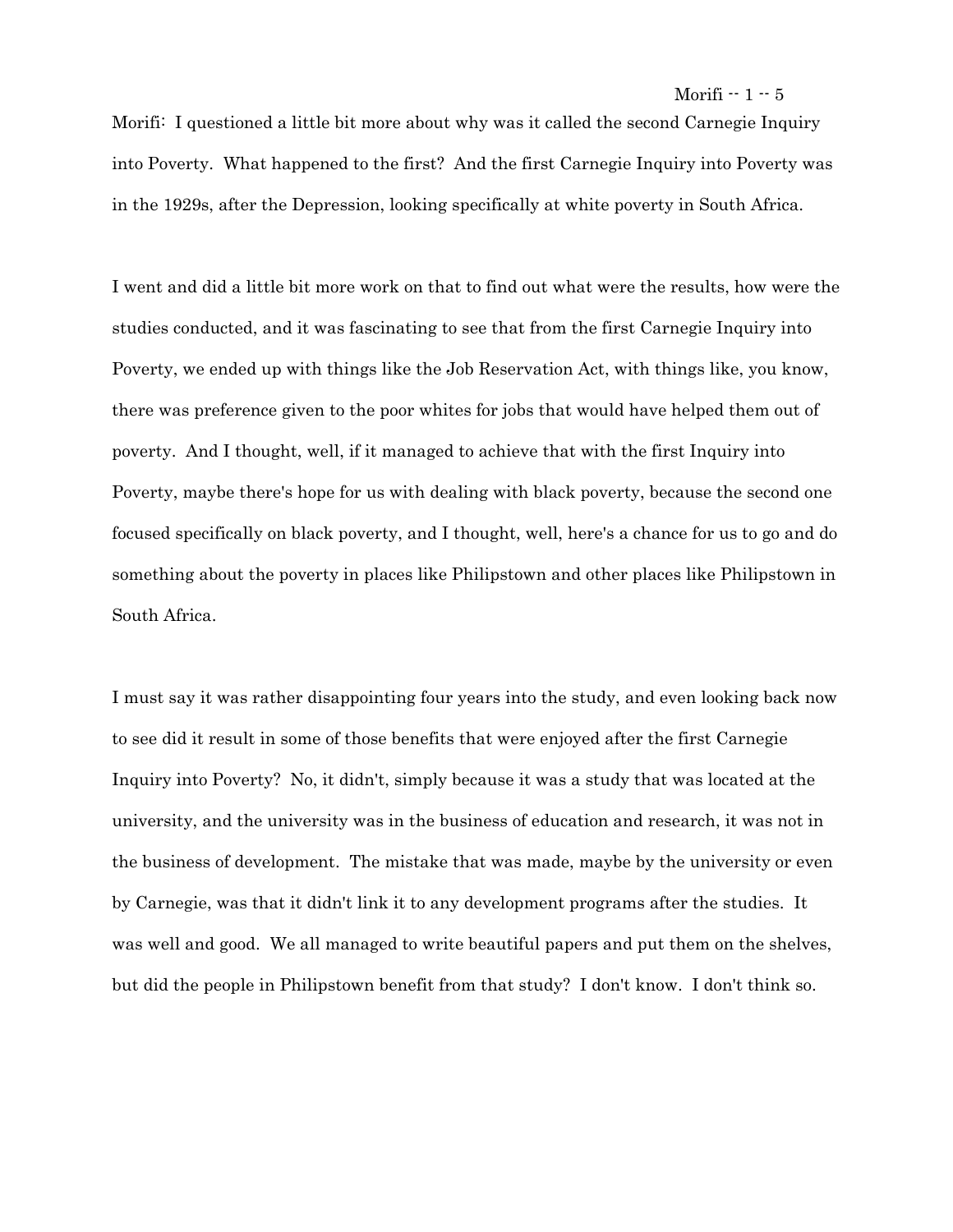Morifi  $-1-6$ 

Q: Well, but there's quite a distinction between doing a study about the condition of Afrikaners that would fall on the ears of the Nationalist government, and doing a study at the height of apartheid. I mean, in some ways I'm surprised the study wasn't shut down.

Morifi: Maybe it's because the government of the day didn't see any threat in it, that you could go and you could find out about all these studies. There was some discomfort created for people who worked in these areas, either there was lack of cooperation, some of the researchers were harassed by the police. But had we done this a little bit more creatively, where Carnegie, as an American funding organization, maybe what it should have done is it should have brought other interested parties from the U.S. to say, "We are going to do this study just to show you how bad things really are. We need to find a strategy that will address some of these issues that will be brought out by the study." You know, you don't do the research for research's sake, but you do research because you are willing and hoping that it will direct further action from the information that you will have gathered.

The first study was commissioned maybe with the support of the government, and that is why the benefits were had. We didn't have that luxury. We didn't have the support of the government, but we had the support of other international donor agencies who could have played the role that the South African government played then, in terms of creating some development programs out of the poverty studies.

Q: So really, if I understand you correctly, you seem to be saying what was needed here was more money, more commitment to take the recommendations and act on them straight away.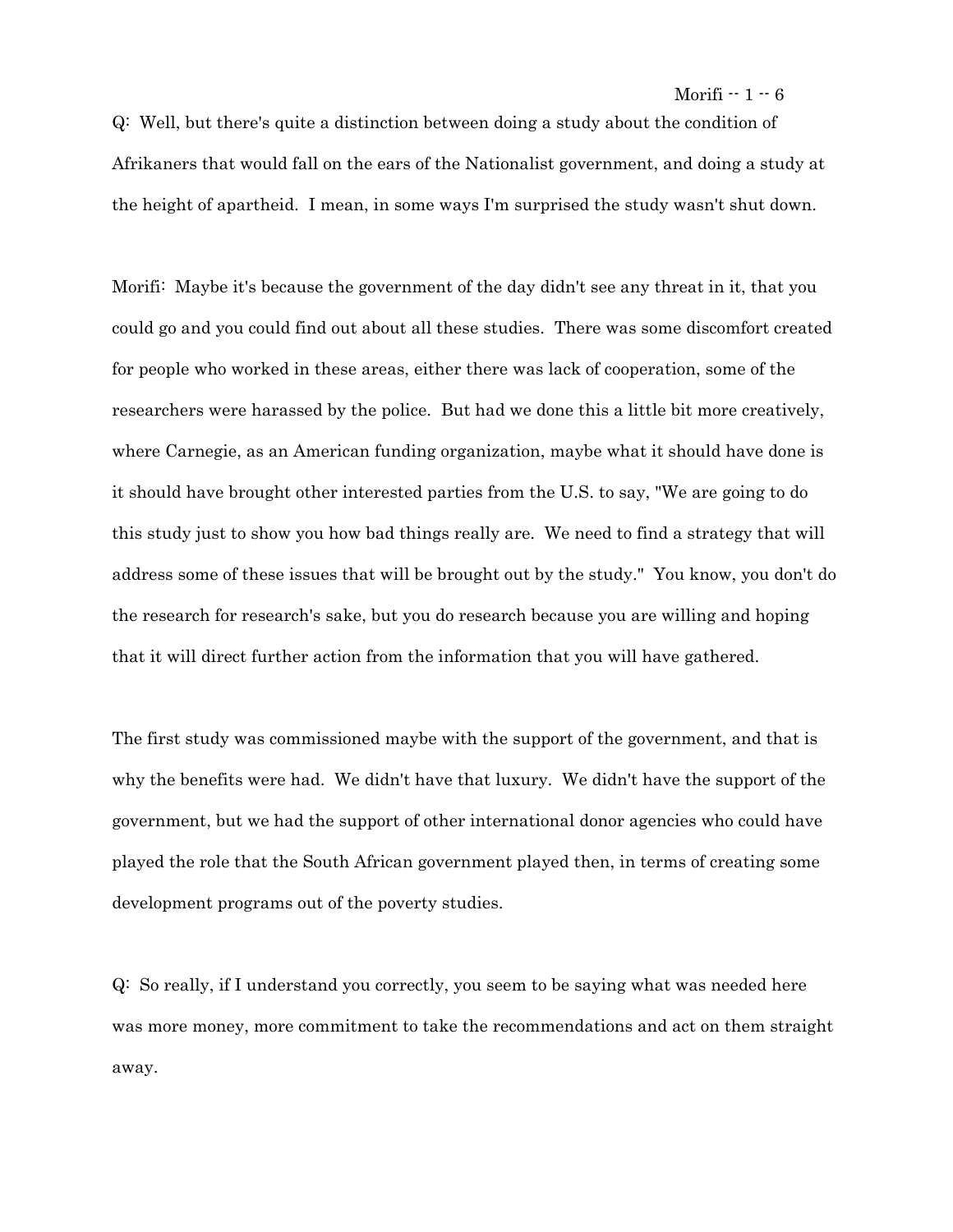## Morifi: Yes.

# Q: Is that fair?

Morifi: That's it, yes, because then it would have been of benefit not just for the researchers and the university and for Carnegie, but we would have been able to go out to Philipstown and say, "We are doing this. I'm coming here and interfering in your lives and really asking you to give up your privacy and let me into the most intimate parts of your lives, not because I'm interested in getting my degree, but because somewhere somebody cares enough to want to know what is happening in Philipstown and they care enough to be able to come back and address some of the issues that you have raised." We couldn't do that. All we could say is that there was an interest, we wanted to expose this, but to what end?

Q: Jumping forward to today, do you feel now that South Africa has elected its second democratically elected president, that you are beginning to see movement, though, in some of these areas? These problems are big and intractable problems, and while I appreciate what you said, it seems to me they need the government's  $-$ 

Morifi: Yes.

Q: -- active involvement, and you really, before 1990, didn't have a government that was going to pay much attention to black people and poverty. I mean, quite clearly, if history is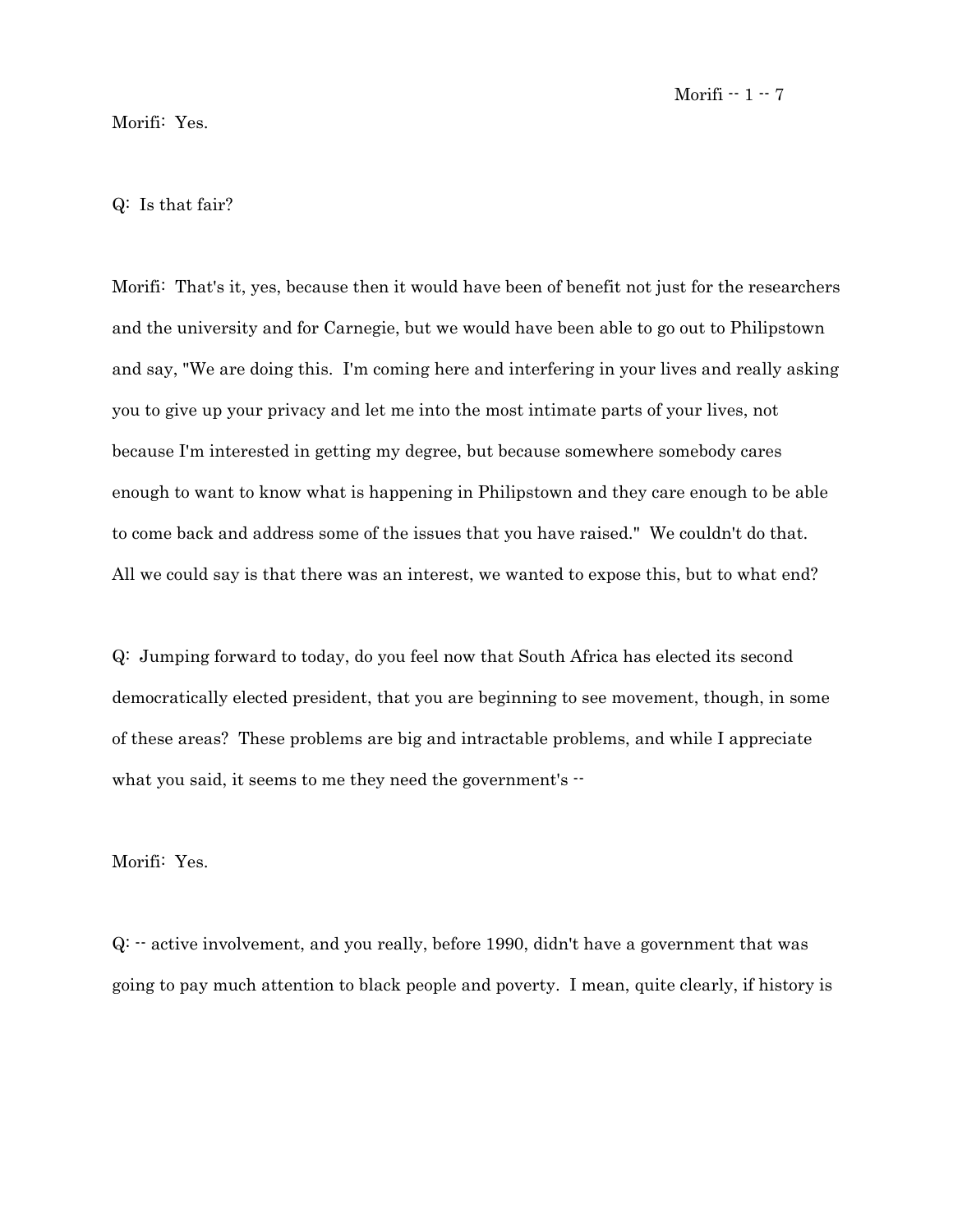#### Morifi  $-1-8$

a measure of that. Do you see change today that suggests that some of these recommendations are, some of this work is being used?

Morifi: I see the changes, but if I can just go back maybe to comment and say maybe the second Carnegie Inquiry into Poverty was ahead of its time, that it happened too early. It should have happened now, when it had a government that would have supported it. Because not only does the second Inquiry into Poverty need the government support, but the government, if it's interested in finding out about its people and the living conditions, would need a study like the second Carnegie Inquiry into Poverty, because the government is not all-seeing and all-hearing.

Probably most of the people in government don't even know where Philipstown is, because they concentrate more on the urban areas. For some of the outlying areas, they would need outside intervention to really take them and almost turn their heads and say, "Look at this area," and using the information that will be gathered from that, then put their development programs in place.

I don't know how extensively the government currently is using some of the work that was done in the second Carnegie Inquiry into Poverty. I would like to believe that they have paid attention and looked at some of those issues that were raised in Philipstown and in Msinga, because the development programs feel and look like they're coming from those studies.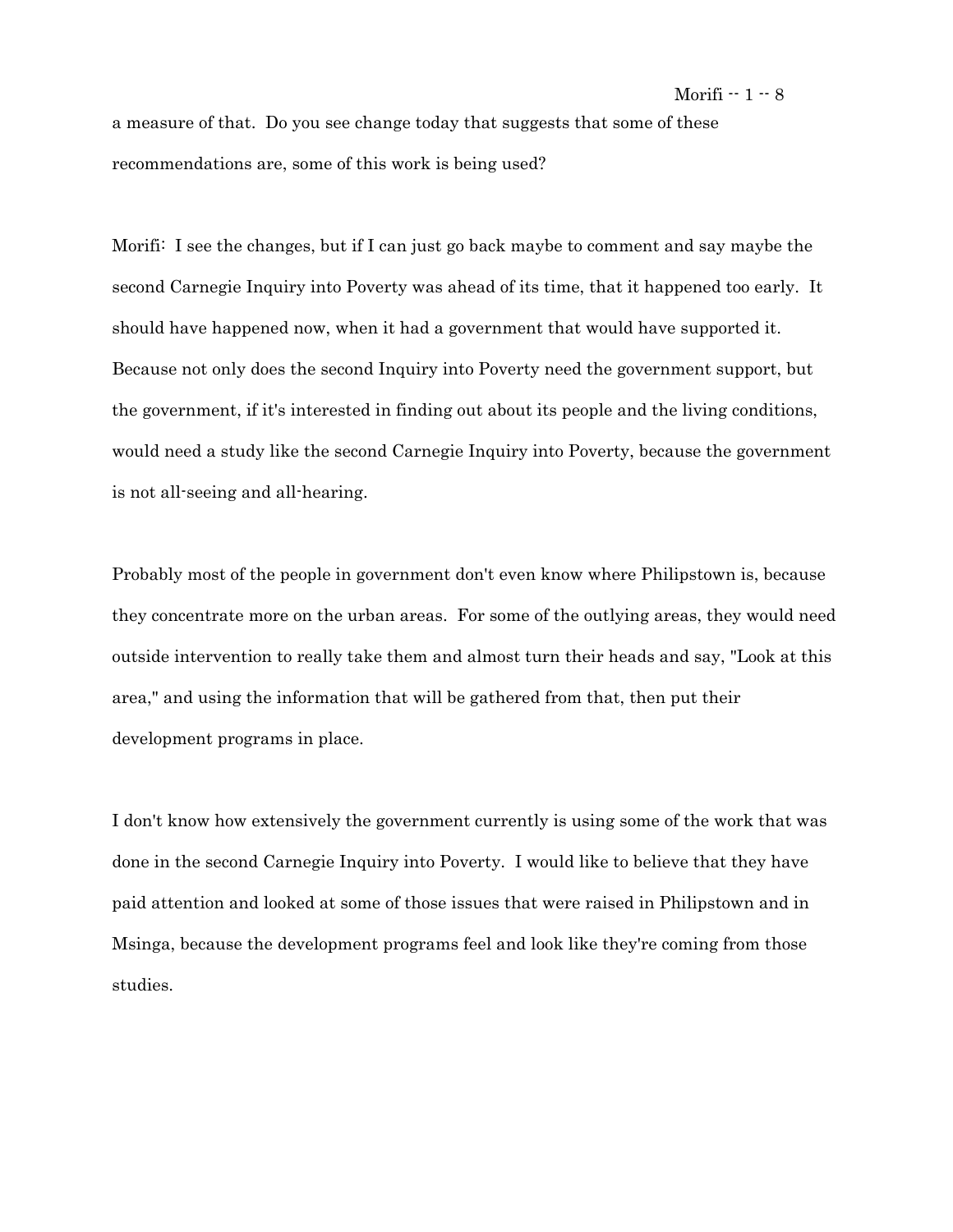Q: One of the -- well, Francis made the point, for instance, that the summary report, the book, Uprooting Poverty, took five years to come out, and he made the point in his conversation that had it come out sooner, it probably would have been -probably would have sunk like a stone because of the political climate at the time, that when it came out, which I believe was '89, it actually, as a consequence, with all of the attendant press, was able to reach Mr. [Nelson] Mandela, was actually able to galvanize attention. It was written about extensively, reported on extensively. Earlier, the political climate would have been far more hostile. The work could have potentially been lost. He attributed that just to fate, to --

Morifi: Good timing.

Q: To good timing. But it does underscore what you said. It suggests that maybe the actual research work was a little early.

Morifi: I believe, and I agree with him, if the book had come out a lot earlier  $\cdot$  you have to understand the South Africa of the eighties, where every little thing was politicized. It was even more politicized if it came out of universities like the University of Cape Town or Wits University [University of Witwatersrand]. And we just so happened that the headquarters of the second Carnegie Inquiry was at the University of Cape Town, located in a department that was very well known to have people who were very critical of the government. They're researchers themselves. I mean, we probably -- none of us probably went out and threw stones and marched, but we marched with the kind of work that we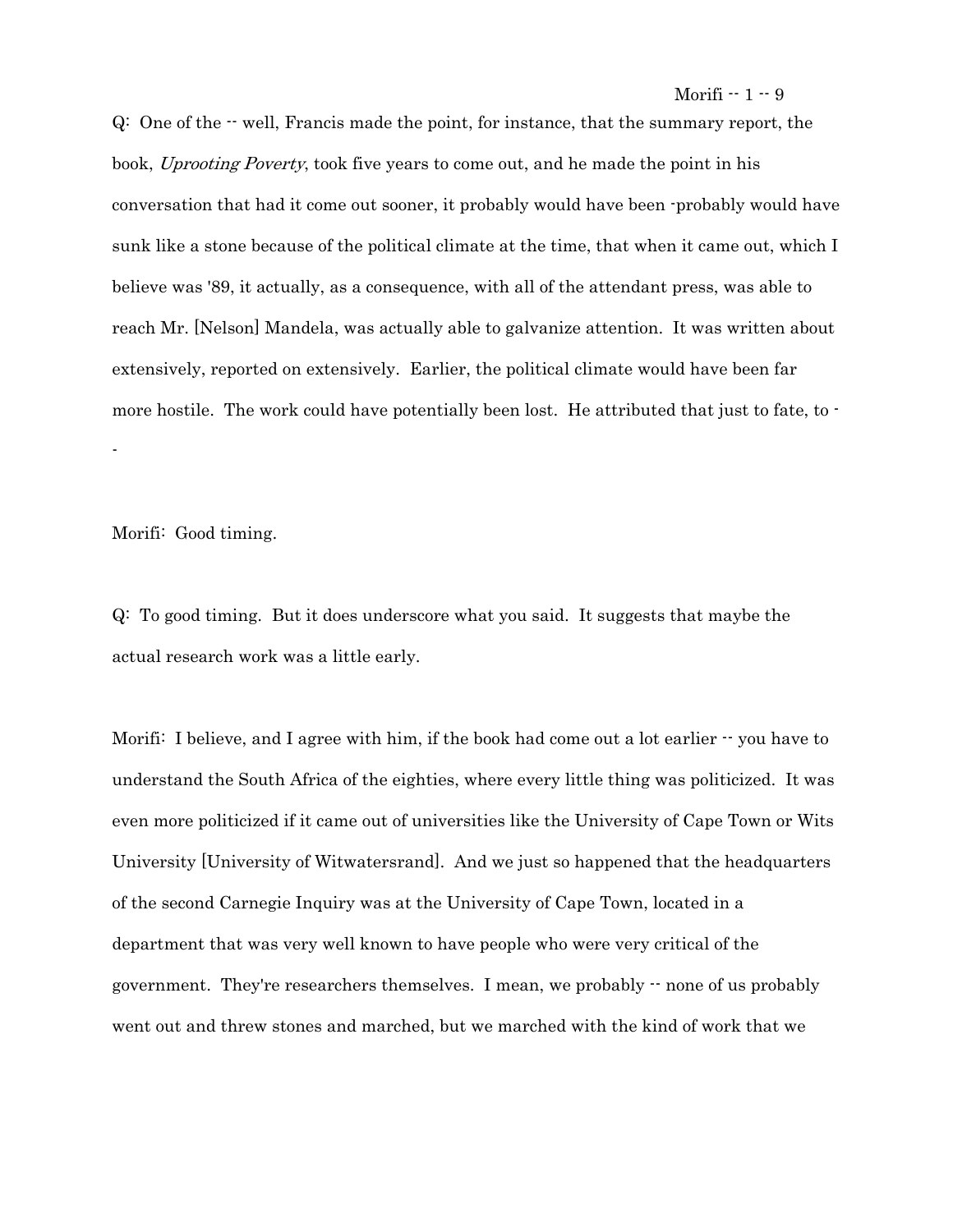did, to really expose the South African government of the past in terms of how they handled rural problems, how they handled even urban problems.

If you looked at how they arranged education, how expensive it was to maintain these three Departments of Education, how expensive it was to maintain a school in Philipstown that could quite easily accommodate five hundred students, and there were only fifteen students, when across the road there were students who had to travel about 100 kilometers to be able to go to a high school. And because of the rules and the regulations that existed, they couldn't even open the doors of that school to accommodate the kids from the other side of the line.

It's not good things to hear when you are sitting in government and you are publicly telling the nation and the international audience that things are not as bad as everybody says they are. And here comes out a study that says, "Hang on. Let's tell you how bad they are. Let me not even tell you with my own words. I will let the people of Philipstown speak." [Interruption]

Q: So does this explain in part your own motivation for wanting to get involved, that this was an expression of your political feelings? Could you speak a little bit about that?

Morifi: Yes. I didn't see myself as the kind of activist that would just be satisfied with going and marching during lunch hour, which is what was happening at the University of Cape Town, and doing protest marches. Yes, we participated in that, but we kind of felt that there was a little bit more that we could do.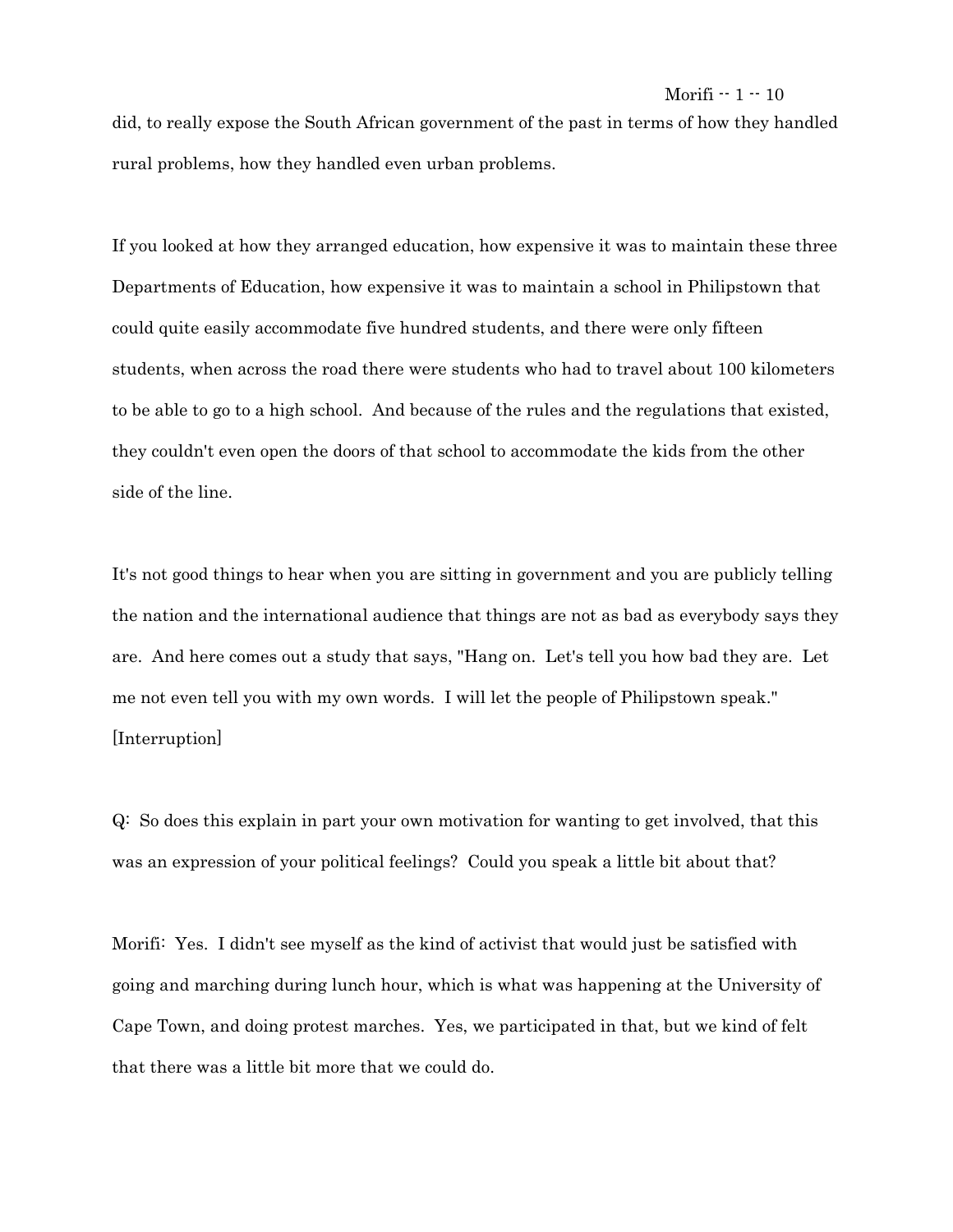And the second Carnegie Inquiry into Poverty offered us the opportunity to do that, and that little bit more was just to go out and really  $\cdot$  unfortunately, the government wasn't listening  $-$  get the people who lived these lives daily to use their own words to tell the government how bad things were, what the kinds of changes that they wanted could be, and how the government  $\cdot\cdot$  what it can do to make their lives a lot easier.

Because universities, with the students, it becomes very emotional. You get taken up by the mood of the crowd. But not so when you are sitting as a researcher across a person who's telling you their daily toils and the difficulties that they have living with a kind of pension system, living in a community where there isn't any health care facilities, living in a community where if a student goes past standard five, they have done well because there is no way of the family paying for the kids to carry on further, and if they do leave Philipstown, they never come back. You get the brain drain. The good ones leave, the bad ones stay, and the alcoholism cycle just continues.

Because they only had two things that held that community together, if you can call it that: the church and the bottle. If you didn't belong to the church, you were sure held together with your friends by the bottle. So you had a lot of alcoholism, and it was a concern for us, as political activists, to say, "What role do we play in this?" Unfortunately, yes, we brought out the issues, but there weren't any development programs that followed hot on the heels of the studies.

Q: Getting back to the Poor White Study for just a moment, one of our interview subjects, who will remain nameless, made the comment that Carnegie had been there, something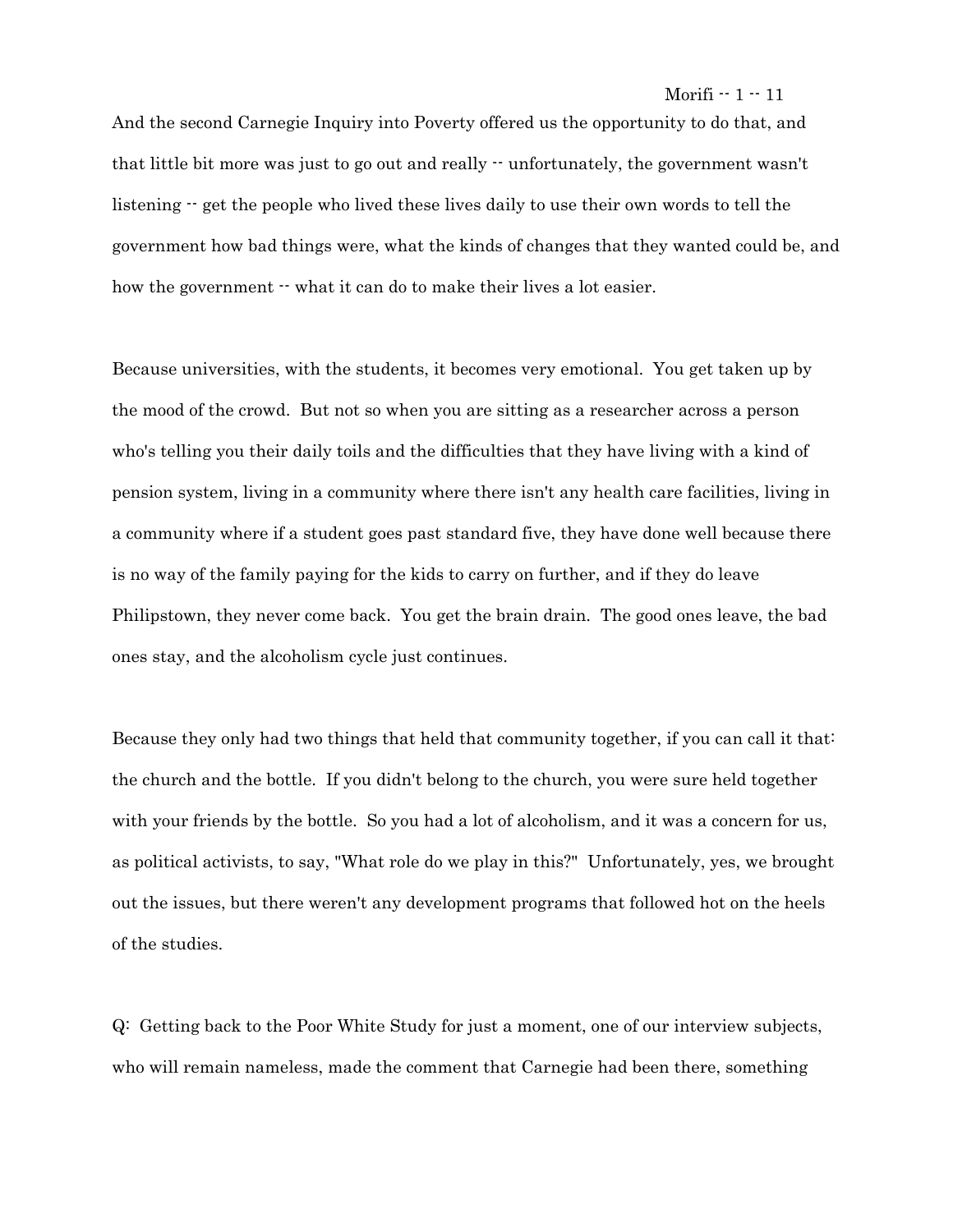along the lines of it took them fifty years to decide to come back and clean up the mess they'd made. Did you have any sense of that?

Morifi: [Laughter] I think we shared those sentiments, and that maybe it's arrogant to say that Carnegie was the father of Afrikaner affirmative action. They left the legacy in South Africa of the job reservations.

Q: Mary-Jane, let's start over with that, because I'm conscious of that cup. [Interruption]

I think it's an important point, the byproducts of that first Poor White Study was not good for black South Africans. Can we --

Morifi: It wasn't, because from the studies, in terms of looking at solutions of how do you then handle the poor white problem came the Job Reservation Act, where uneducated whites who had the problem with poverty were given jobs to be able to earn an income. The welfare system was organized to be able to sort that out. So you had government funds used for  $\cdot$  to create, really, separation, to create the division based on race in an area that allowed people to earn an income. And it took Carnegie, yes, fifty years to come back and sort that out.

In the Western Cape, you ended up with black people not being able to go into certain jobs because they were reserved for whites. Like they couldn't ever become trained drivers. They couldn't ever have blasting licenses. They couldn't ever become bus drivers or any of these other low level jobs, as the government called it. They were low level, but they were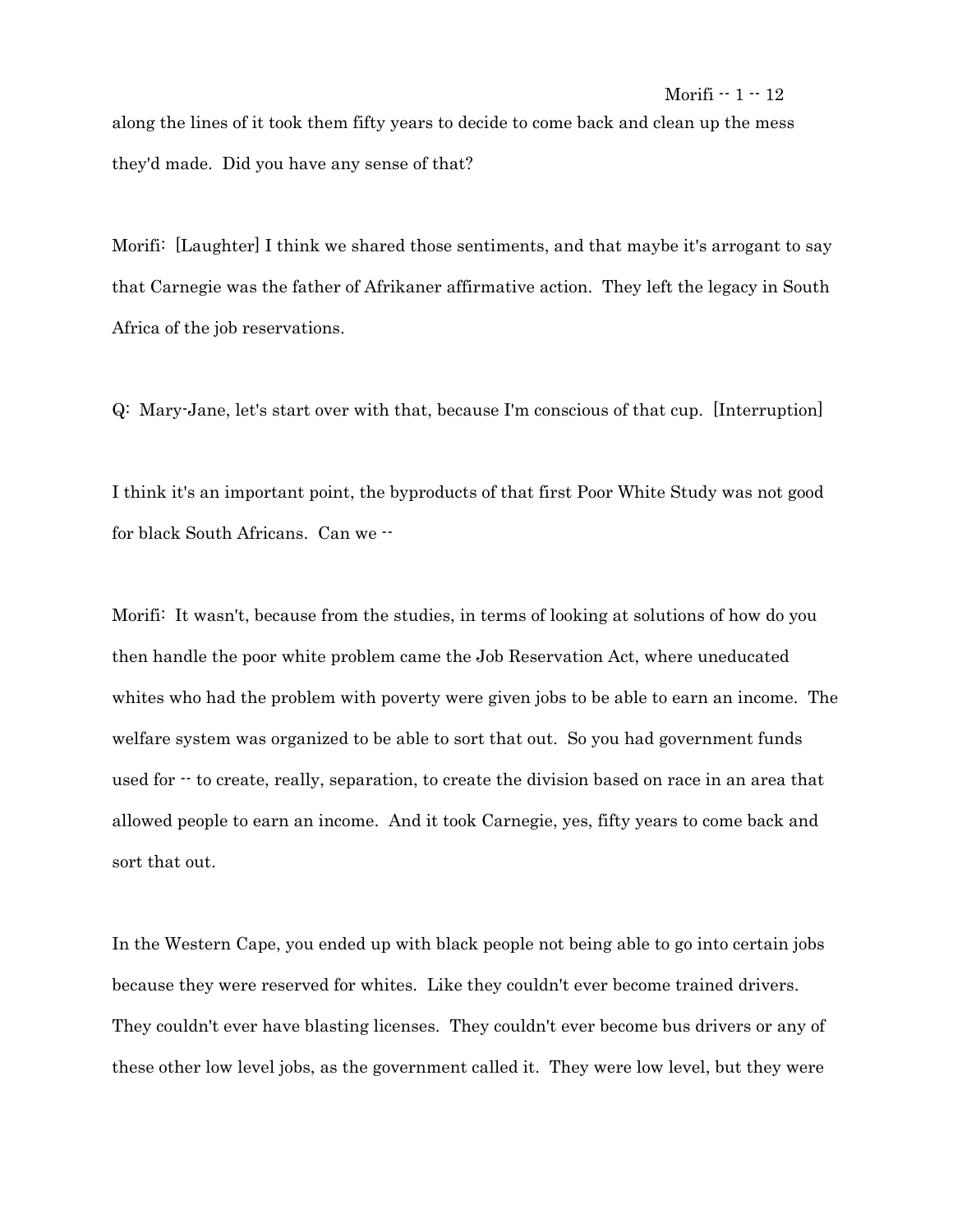### Morifi  $-1 - 13$

important jobs in that they allowed those poor whites to be able to get themselves out of that poverty. That is what Carnegie left for us with their first study.

Unfortunately, the second one didn't come and clean it up, as I said. It was just a study. It wasn't followed by development programs, and I think that is where they failed.

Q: Tell me a little bit about the group that Francis put together, the group of people that you worked with on the Inquiry. Who was around? Who did you deal with on a fairly regular basis?

Morifi: There was the core group that stayed for a while  $\cdot$  Wilfred Wentzel, who ended up working for the Rural Development Foundation, and Andre Kriel and some of those people, Ebrahim Patel, myself. It's amazing to look back and see where those people have ended up. I have said to Francis that he needs to look and do a study to see where all of us have ended up.

For a while we all followed this developmental route where we worked for nongovernmental organizations in the field of development, be it in unionism or education or welfare, but all of us almost went to that  $\cdot\cdot$  followed that route. Mamphela Ramphele and some of the other people who, even today, still focus and are still driven by wanting to make South Africa a better place for the people of Philipstown that we have managed to fail because we didn't deliver on a promise. Even though we might not have said, "After the study, this is what is going to happen," the fact that for the first time in their lives they had people from the big towns, from a big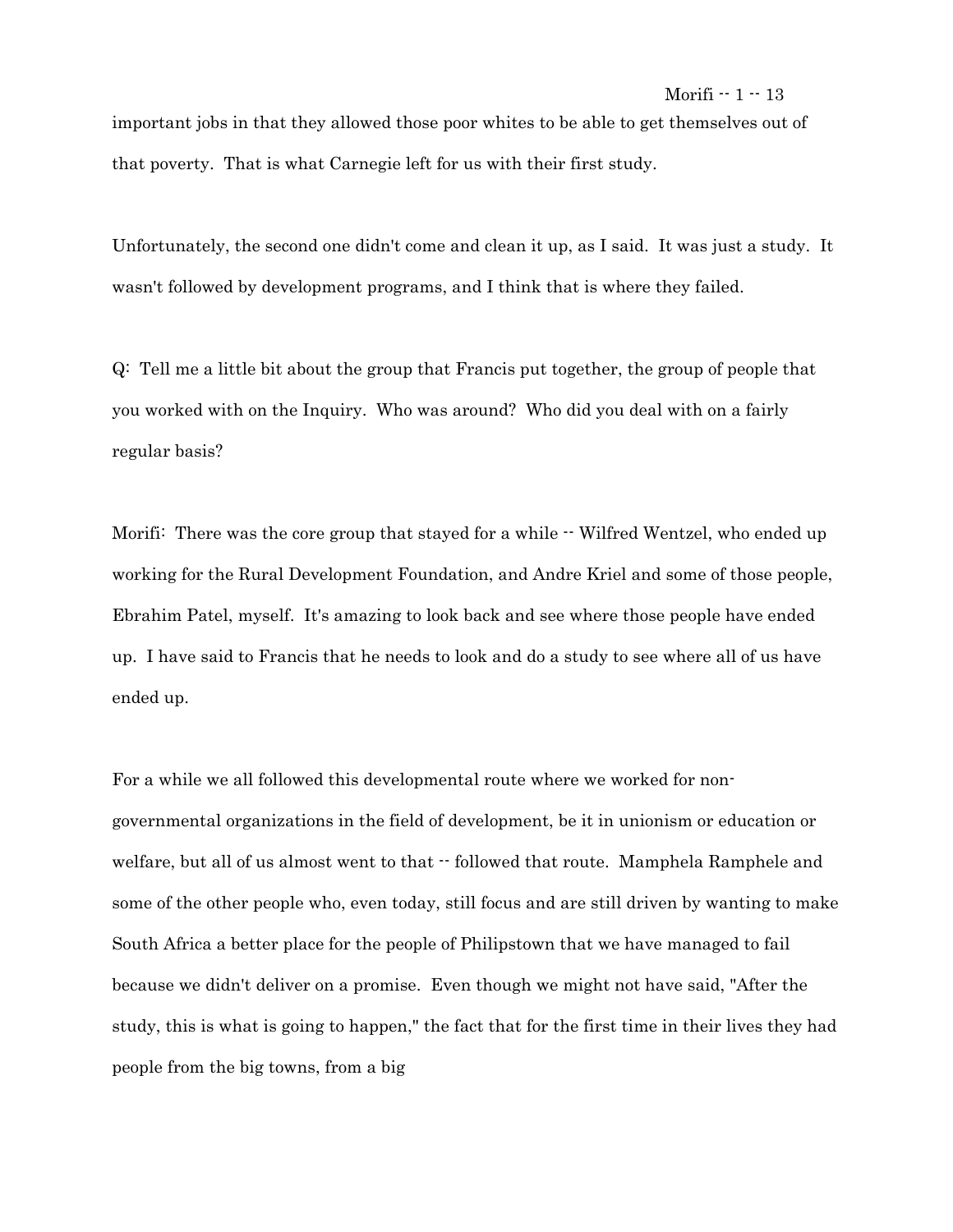university, white university, be interested in their plight, gave them hope that something was going to be done.

Q: You used questionnaires in your work in Philipstown. Was there training and work behind the preparation and use of the questionnaires?

Morifi: SALDRU itself ran workshops in terms of how to first draw up the questionnaire, because we designed the questionnaires ourselves, how to conduct one-on-one research and then follow up from in the questionnaire. We used quite a lot of tapes as well, because it's not always easy, when somebody starts telling you their life story, for you to stick to the questionnaire. The questionnaire gave us the tool with which to capture some of the basic information, but the value of those interviews lay in the stories that the people told and in observing what else goes on around you.

If I may use Philipstown as an example, it was always interesting that when I drove around or walked around from house to house, talking to people, you know, they were all anxious to have me come to their home, and I couldn't understand why. I thought, "They can't possibly have that much to tell me. They spoke to me yesterday." Until I realized that the reason why they wanted me to come to their homes is that if I had done it at twilight or at night, I would walk around with a boot full of candles, and I'd light five candles, and when the interview was finished, I would leave. And for them, that offered them the opportunity to then get candles for the week. And that's why they wanted me to come.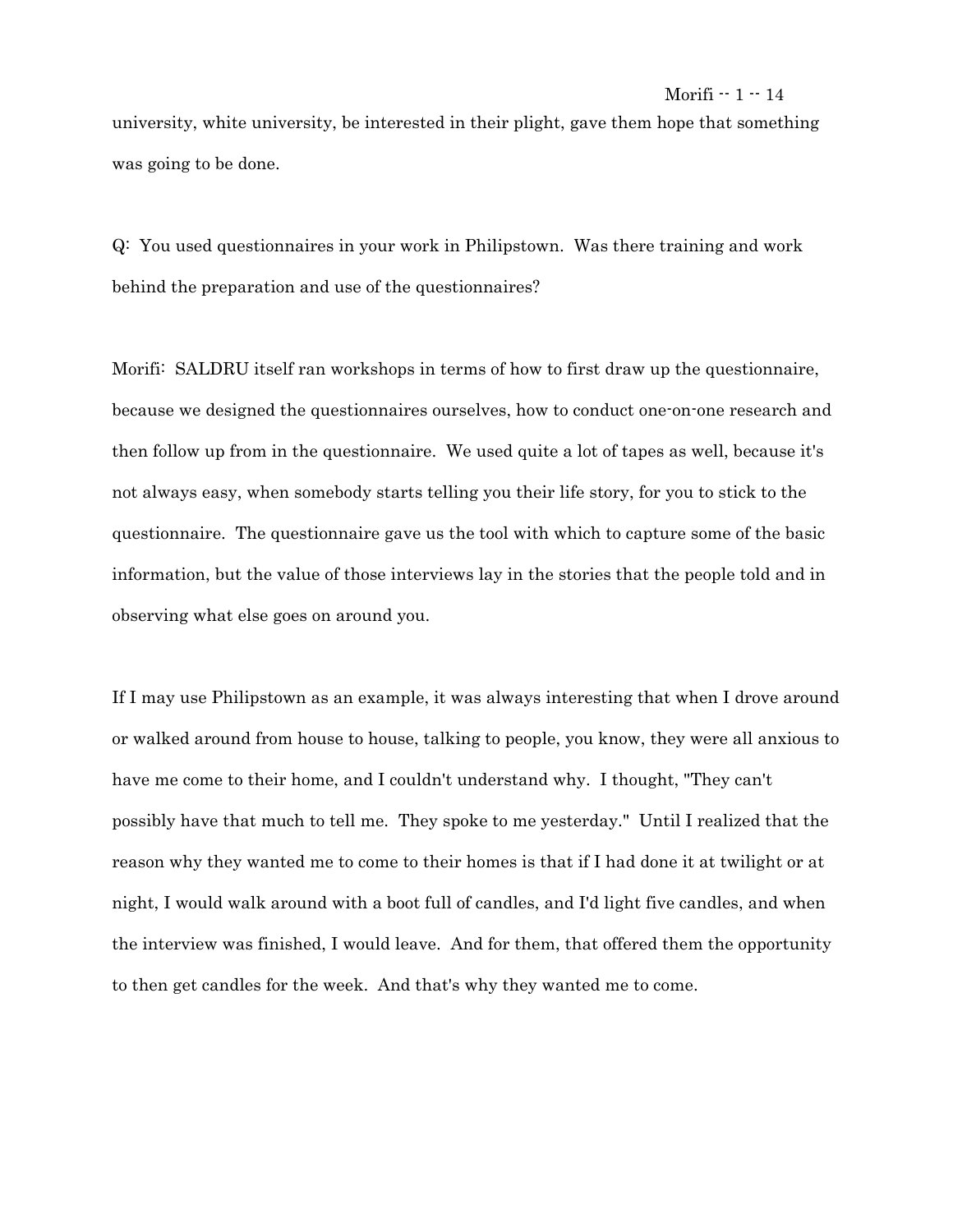But also the hospitality that people had that, you know, even if the house wasn't that clean, you couldn't dare refuse a cup of tea that was offered to you, because that's the hospitality they showed. And the questionnaire would never ever capture something like that. You needed to be observant and listen and look around you, to be able to get the feel of the town.

But the training was done and there were refresher courses when we came back from our first research stint, that we would go back and do a debriefing, look at some of the difficult areas and see if we could find, using Francis and Dudley [Horner] and other researchers, as people who would be able to assist in some of the areas that we had found difficulty in. You know, for example, it wasn't easy for me, as a black woman, to go to Philipstown and demand to talk to the town clerk, but Francis could pick up the phone and say, "I'm having one of my researchers come. Do you mind talking to her, please?" He could do that as a white man. I could never do that in the eighties as a black woman, ask for an appointment with a town clerk in a rural area. Unheard of.

Q: I see. Why did you include -- you may have answered this, but I'm thinking of some of the case histories that are in the study  $\cdot$  Aunt Bettie and Oom Anna. Am I pronouncing the name correctly?

Morifi: Oom Anna, yes.

Q: Which is the more typical face of poverty between those two case studies?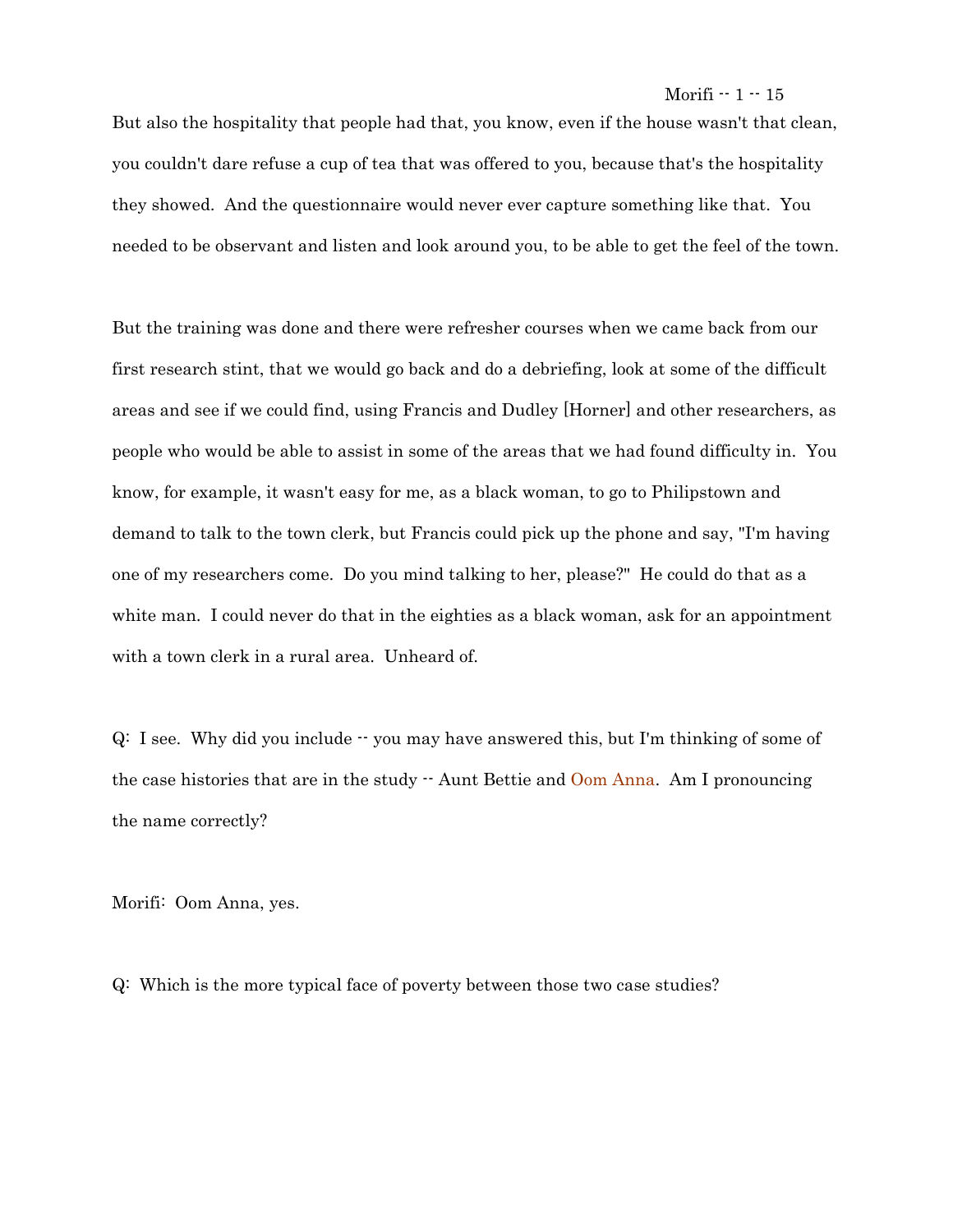Morifi: Both. Both are.

Q: Could you tell us a little bit? Our audience more than likely will not have read the study. Can you describe something of those characters, what they embody and why you included them?

Morifi: Oom Anna was the kind of man that I kind of felt that had he been born in a different time -- you know, this was 1984 and we're talking in 1999. I, unfortunately, haven't gone back and read the study to refresh my memory. But he was very articulate in that he was able to tell me what it was like to live in a place like Philipstown. Without even being prompted too much, he was able to say things like, "Poverty is very expensive."

And I said, "Why is poverty very expensive?"

He said, "When you are poor, you buy cheap clothes which are not necessarily strong clothes. You wash them three times, they're broken. You have to buy new ones. If you had the money, you would buy a jacket that you would only probably replace in ten years' time. That's where the expensive part comes in."

Poverty is also expensive in that they lived in a town where there wasn't a high school, and for his child to go to high school, he had to go to De Aar, which was eighty kilometers away. The expensive part of it came in that he would have to board with some people and pay money. He would have to travel to that place and pay money. He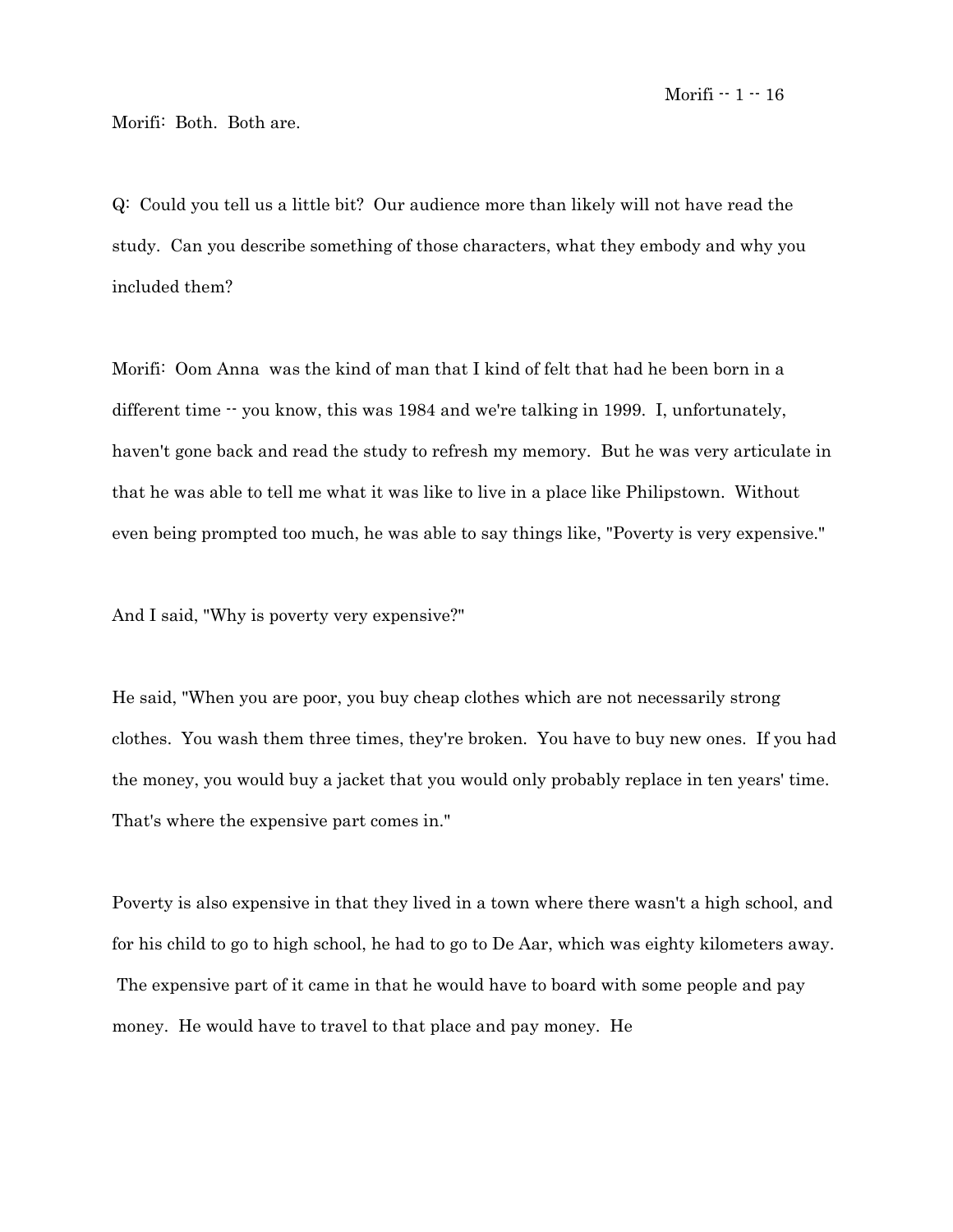would have to study in a big school which cost a lot more, and might have cost less had it been located in Philipstown. That is why poverty is expensive.

Poverty was expensive for him because he lived in a house where the roof blew off every so now and then, and every so now and then he had to replace the roof. If he had a strongly built house, he wouldn't have to have that expense. And I was struck by how he really analyzed his situation, and I think that is why I included him in the study. The way he was, without anger, without frustration, but almost matter-of-factly tell you what it was like to be poor.

Q: And what was his work?

Morifi: He was also a sheep shearer moving from place to place, shearing sheep, and that's how they made their livelihood, which meant it was seasonal work, so when the shearing season was on, the family could eat and they lived very well, but when the shearing season was off, there was no work. Philipstown is semi-desert. Nothing grows there. There is no agricultural activity except for sheep farming.

Q: Could he, in fact then, live with his family, or is he essentially migrant?

Morifi: He's a migrant. He was essentially a migrant. And sheep shearing seemed to be a very hard kind of life. You can see it in the people's outward appearance, that it takes a toll on them having to move in a donkey cart for miles on end, from farm to farm, not knowing that you will find work in the next farm. And when you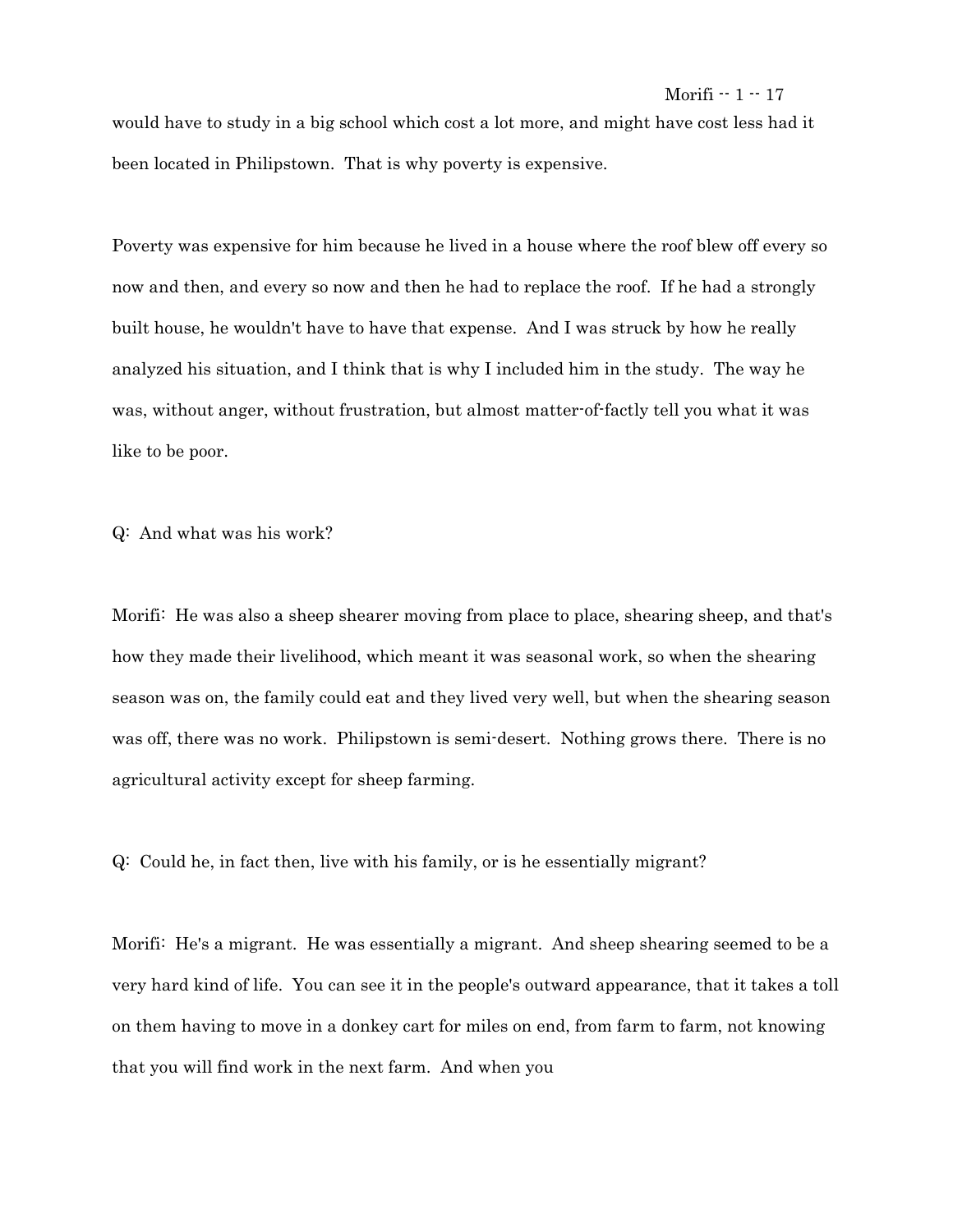retired, there was very little. It took something like three, four years before they got a state pension. So, a very, very hard life indeed.

And most of the people who find themselves caught up in that in Philipstown, there was only one form of crime that they had in Philipstown, which I thought was -- I chuckled when I heard what it was, and this I was told by the town clerk, that they had something called slaskaap. Translated in English, it would be they would steal sheep and go and slaughter it in the field and cook it and eat it in the field. And that was the extent of the crime in Philipstown. And I thought, "I could live in this town, you know." [Laughter]

Q: Completely eliminate the evidence.

Morifi: Eat the evidence. [Laughter]

# [END TAPE ONE, SIDE ONE; BEGIN TAPE ONE, SIDE TWO]

Q: Individuals like Oom Anna, Aunt Bettie, the people of Philipstown, how would you characterize their attitude? What was their attitude towards their poverty and their circumstance? Did they feel they could change it? Were they --

Morifi: Helplessness. That  $\cdot$  I don't think they knew how they could change it.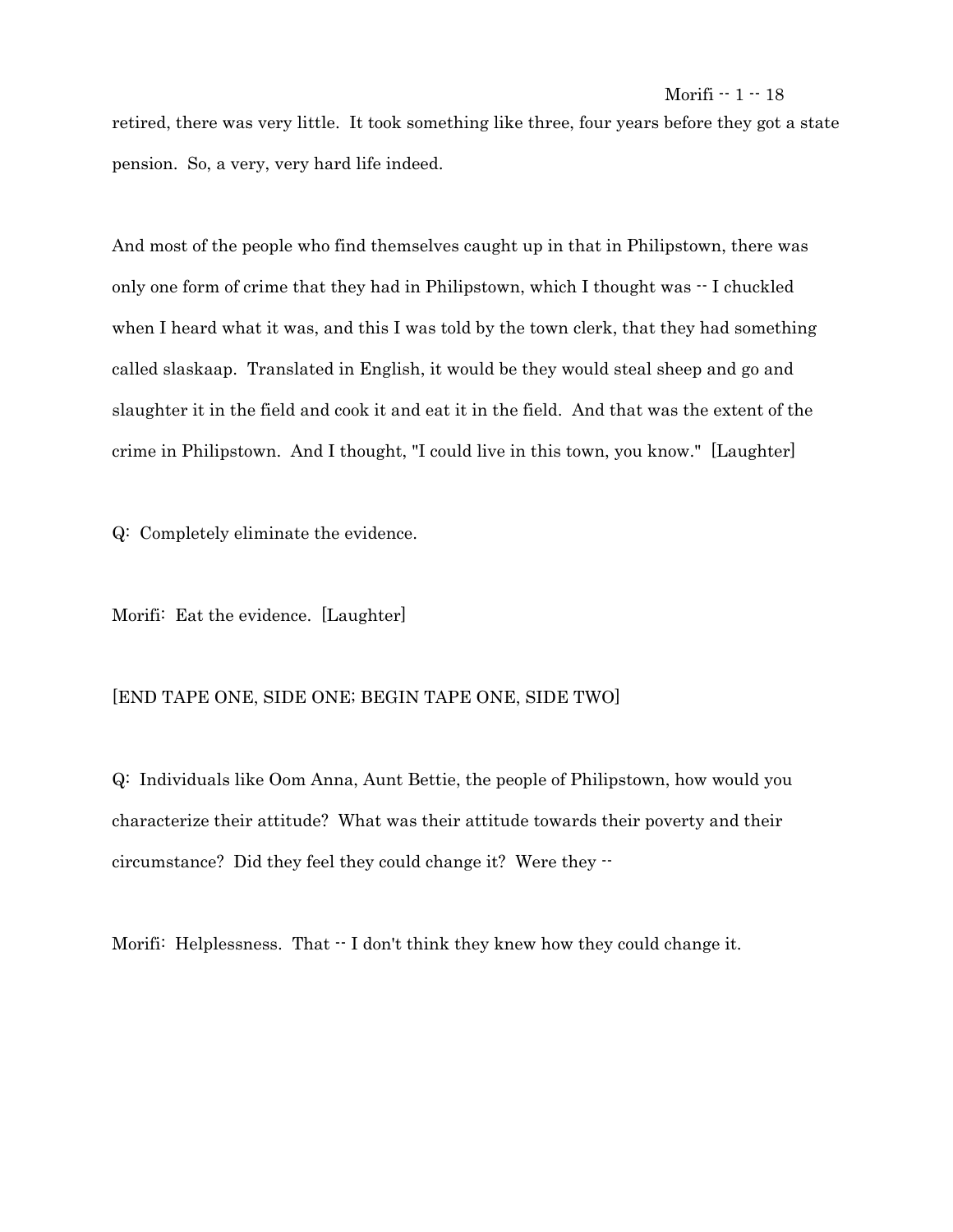$Q:$  Could you actually  $-$  my questions are not going to be in the tape, so if you could answer my question in a complete  $\cdot \cdot$  or somehow refer to my question in your answer, it would be helpful. Okay?

Morifi: Their attitudes towards their situation, towards poverty, I think when you have tried for years and years to get yourself out of that situation, you end up being helpless, where you begin to believe that it is out of your hands. There is no way out of that. They understood what the way out for their children might be, but they had no control over that. They knew in their hearts that if their children got educated, they had a chance to get out of Philipstown. But I don't think they saw themselves getting out of Philipstown. They saw that they needed some other external intervention to be able to deal with their poverty. As a community, I think they had given up. It didn't make them unhappy, it didn't make them bitter. They became comfortable. I wouldn't say comfortable, but accepted their lot.

Q: Do you think that they were surprised to see you show up, a young black woman show up wanting to --

Morifi: They were very surprised. Nobody had ever paid attention to them. They had had some people come and do some health studies or this and that study, but never really to ask them about their daily lives. Because this is what the Carnegie Inquiry was about, asking people about how did they manage to survive on a day-to-day basis.

It surprised them even more that  $\cdot \cdot$  in their community there wasn't a black woman who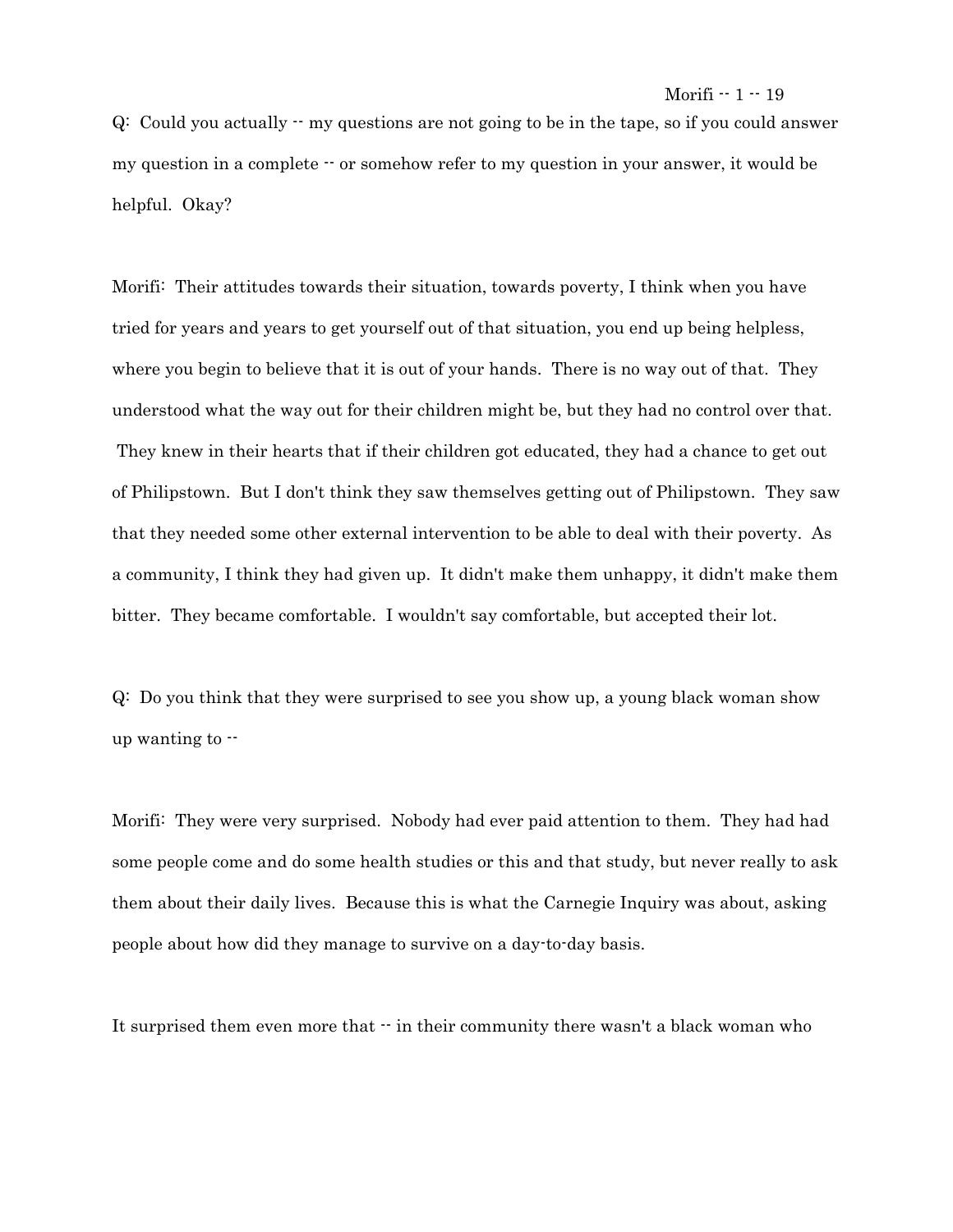drove a car. Here I walked up with a shiny new car from the urban areas and surprised them by saying that I was a university student. They didn't think it was possible for black people to get that far. So for the time that I was there, it was nice for me and for them, so they were able to say, "You must all be like your friend Morifi. You must all be like Miss Morifi. Look at her. If you study hard, you can be like her." And I guess it gave them hope. It gave them hope for their children, but it also gave them hope for themselves that if somebody was prepared, if an organization was prepared to pay for somebody to come and live with them for four months, to find out about their lives, then they must be looking to come and do something wonderful in Philipstown.

Q: So even though you lived with them, you still were slightly apart. I mean, in terms of fitting in, did you ever feel like you actually completely penetrated? You'd have issues of gender, age, class, if you will.

Morifi: I don't think I completely fitted in. I was seen as an anomaly. I think the mistake that I made was that the family that I stayed in lived in what they called the economic residential area, which was really the only area that had electricity, the only area that had running water, and this is the area where the school principal and the teachers and the policemen -- you know, the people who had some kind of standing in the community lived. So already that said, "You are different from us. You don't live in our community. You live in an area where we respect the people who live there."

So it created this unequal relationship between me and them. They were all much older than I was. I was a lot younger. And in that kind of culture, the respect would be the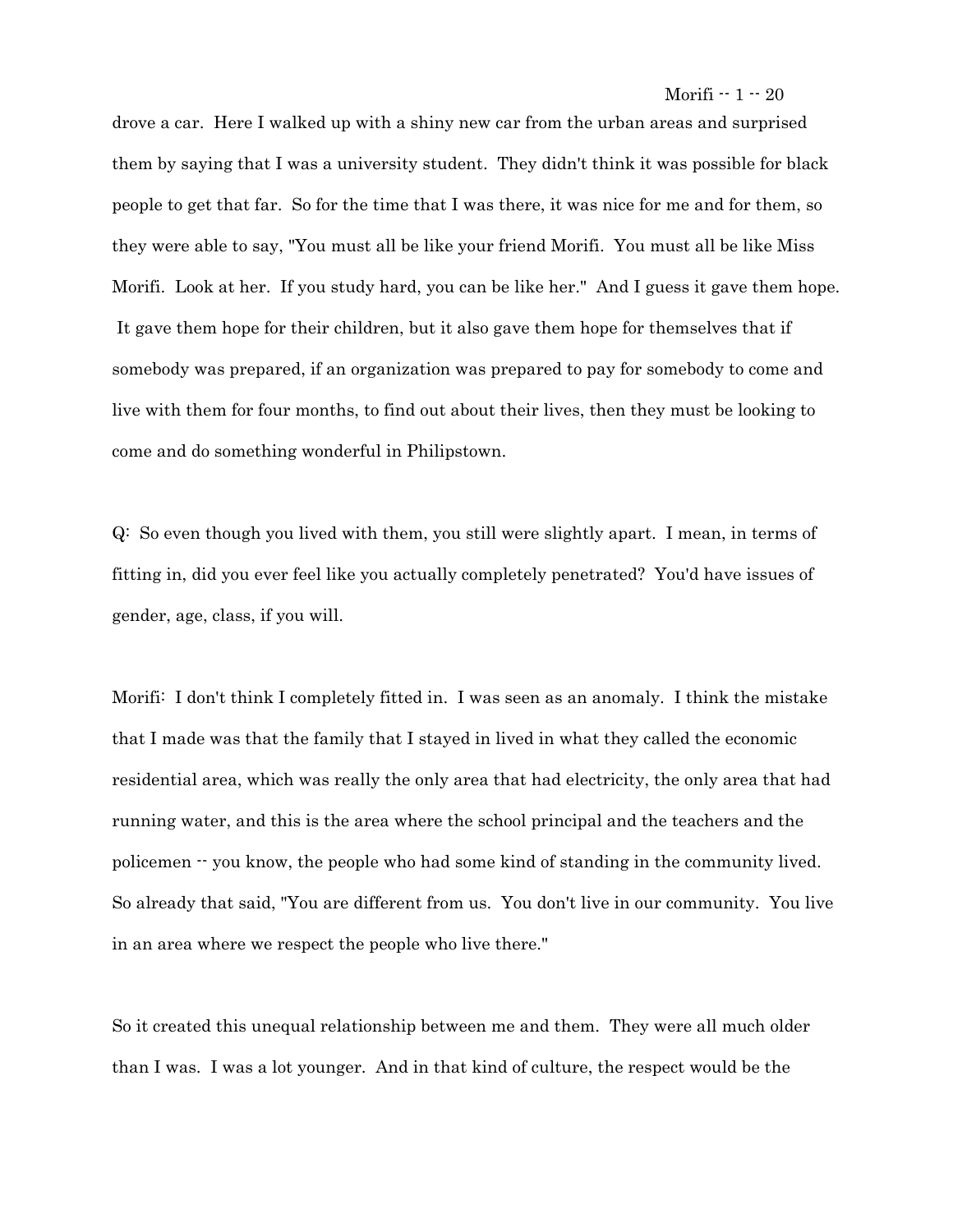other way, where the younger person would be the one that's showing respect in the way that you address people, in the way that you talk to them. The uncomfortable feeling was that it was the other way around, that they were the ones who were showing their respect to me simply because I had the car, I lived in the area, I was at university. For them, they saw me as being better than they were.

I don't think I had the courage and the strength that those people had. I don't know if I would have been able to survive on a daily basis. It was difficult living there for four months. Can't imagine living there for the rest of your life.

Q: How did they address you?

Morifi: Yefrow, which is "Miss."

Q: And that's deferential?

Morifi: Yes, it is. If it was on an equal basis, they would have called me Mary-Jane, my first name, but the fact that they prefaced that with a yefrow or bay yefrow, which is "Miss" or "Ms.," showed the respect. And in their body language, the way that they would look or how they would behave when you were out there, showed a lot of respect. And spoken language in terms of the way they behaved and held themselves around you.

Q: Do you remember Aunt Bettie?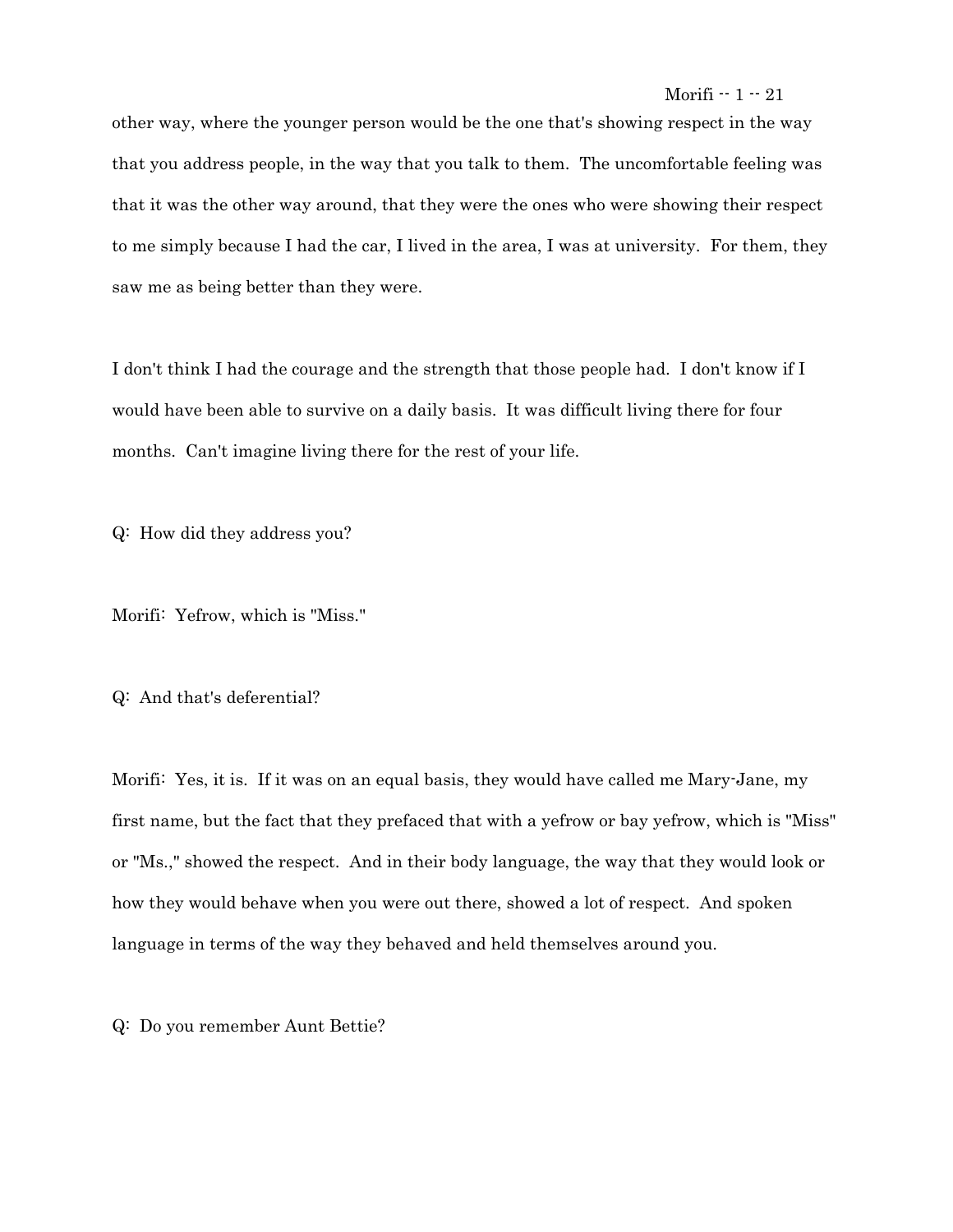Morifi: Yes, I do.

 $Q:$  Can you tell us about Aunt Bettie and how  $\cdot \cdot$  what it was about her living circumstances that typified what you found?

Morifi: Aunt Bettie was a fascinating woman in that when I arrived at her homestead  $\cdot$ she lived in the part of Philipstown that I wish I had visuals to show you the different houses that they had, where they had rondovols, which was really one room, a round building, with one tiny little window and a door that didn't close. And in finding out from her how many people lived there, she lived there with her mother, there were a whole lot of other uncles and aunts and brothers and sisters who lived in the same little house, and I was fascinated to see how do they actually sleep at night with all these people in this one home. Because that hut was where they cooked, where they entertained, where they studied, where they slept, where they did everything.

And she invited me to come one evening, to come and see what it looked like when everybody was home, because I talked to her during the day when it was just her, her elderly mother, and some of the younger kids. Some of the older kids had gone off to school and the others had gone off begging and doing whatever, working in the white people's kitchens. And she said, "Come and see in the evening what it looks like and how we manage this."

I had gone camping, and we'd never been in such close proximity. And I asked her what must have been a very personal question, in that they were able to bear children and have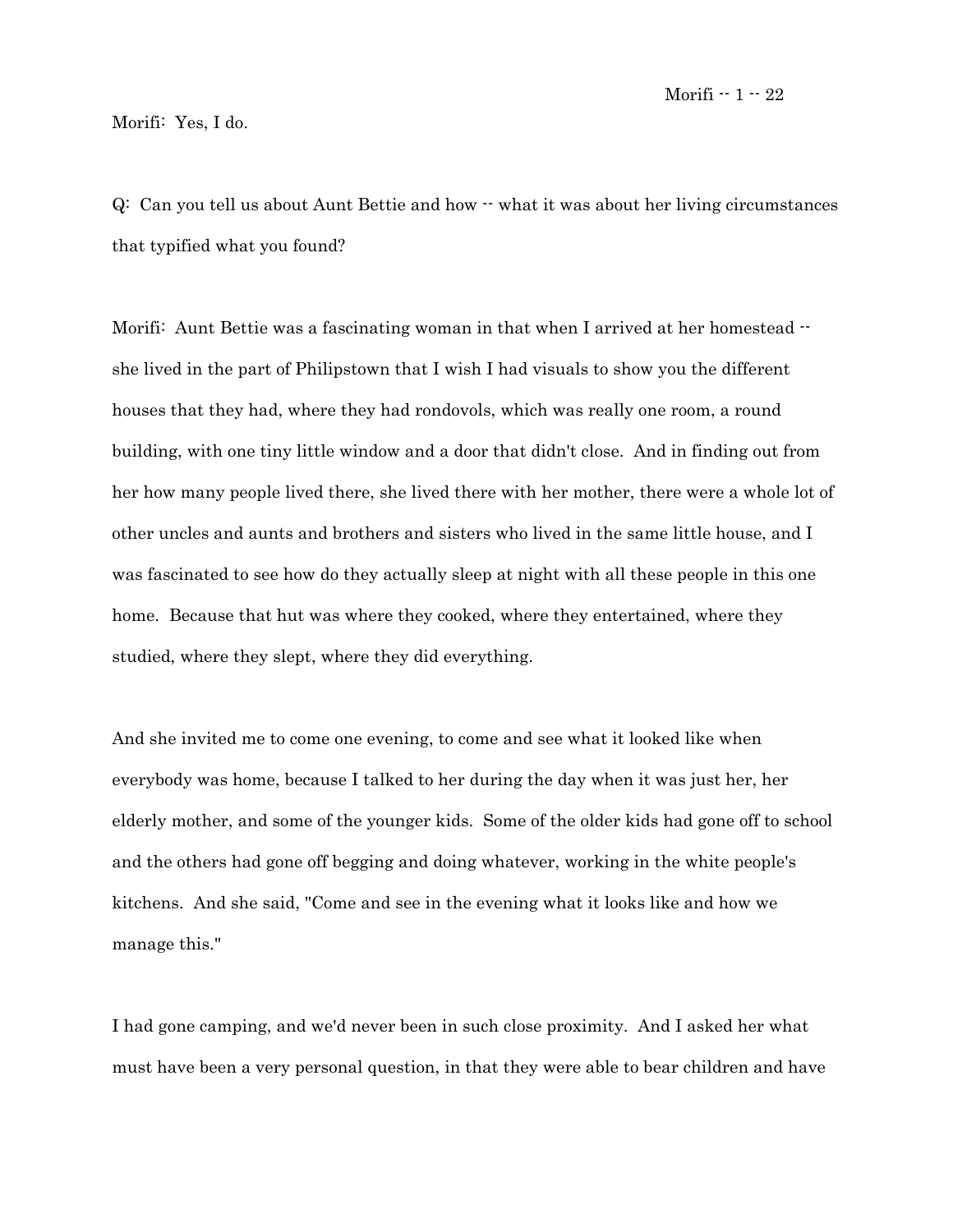the space and the time to be able to do that. How did they do that? Which I felt embarrassed that as a young woman I was asking this older woman how they did this. And she said, "Well, we wait until the children have slept, they have gone to sleep, and you just assume that you have the privacy to be able to do that. You draw the curtain and that's what separates you from the rest of the family."

I said, "But what about all the other adults who are here?"

And she said, "We've developed the kind of barrier where once you've closed your eyes and you've covered yourself with a blanket, you have built a wall around yourself, and that's where your privacy is." Which was fascinating for me. I mean, I came from a home where I had to, for a while, share a room with my sister, and that in itself was crowded. And for more than eighteen, fifteen people to be living in this tiny little hut, how they did that on a daily basis that they did that, they managed to become creative in how they organized their lives.

They cooked outside on a little tin stove, so they didn't have to bring the stove inside. But in winter it gets very cold. Remember I said it's semi-desert, so it's freezing cold at night. So they'd have to bring that inside to be able to warm the house. No door that closes. No window that closes. A roof, again, that blows in the wind every so now and then.

Q: No toilet.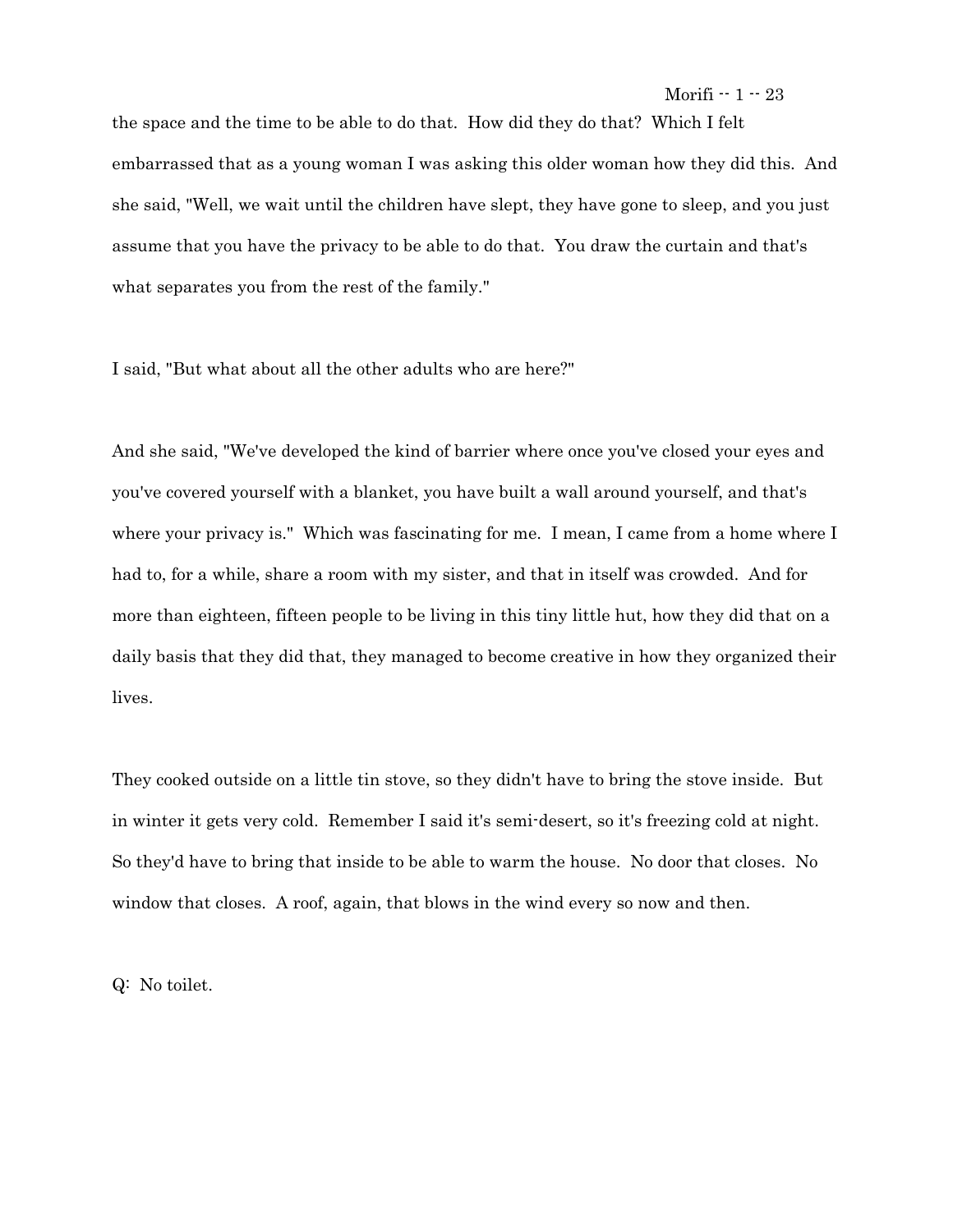Morifi: No toilet. No, they didn't have  $\cdot$  Philipstown had the pit system, or for the economic residential area they had the bucket system, where they came to collect the buckets. But for the rest of the people they had to dig a pit to be able to have some toilet facilities.

And the water, they would have a tap that they would share with fifteen or twenty other families. They would strategically locate the taps. Nobody had their own running water in their yards.

Q: And how hygienic would the conditions be around the tap?

Morifi: Whew. Muddy, with dogs and other pets drinking from the same place, because there was really nobody -- it was nobody's responsibility. When there's twenty-five people using it, even if you're the hygienic one, you tend to kind of give up when you are the only one who is doing this. Even within the homes, living on a dirt floor, a lot of tuberculosis, which means if one person gets it, all twenty-five of the people who live in the same room, because they live and sleep in the same room, would get it.

And the saddest thing was that they didn't really have a permanent clinic. They had a clinic where the nurses came once a month, and the doctor, if he came once every two months, it was a lot. It was not very well equipped. They went there to get  $-$  all get given what they call dimengsel, the mixture. They all got this pink medicine. To this day I don't know what it was.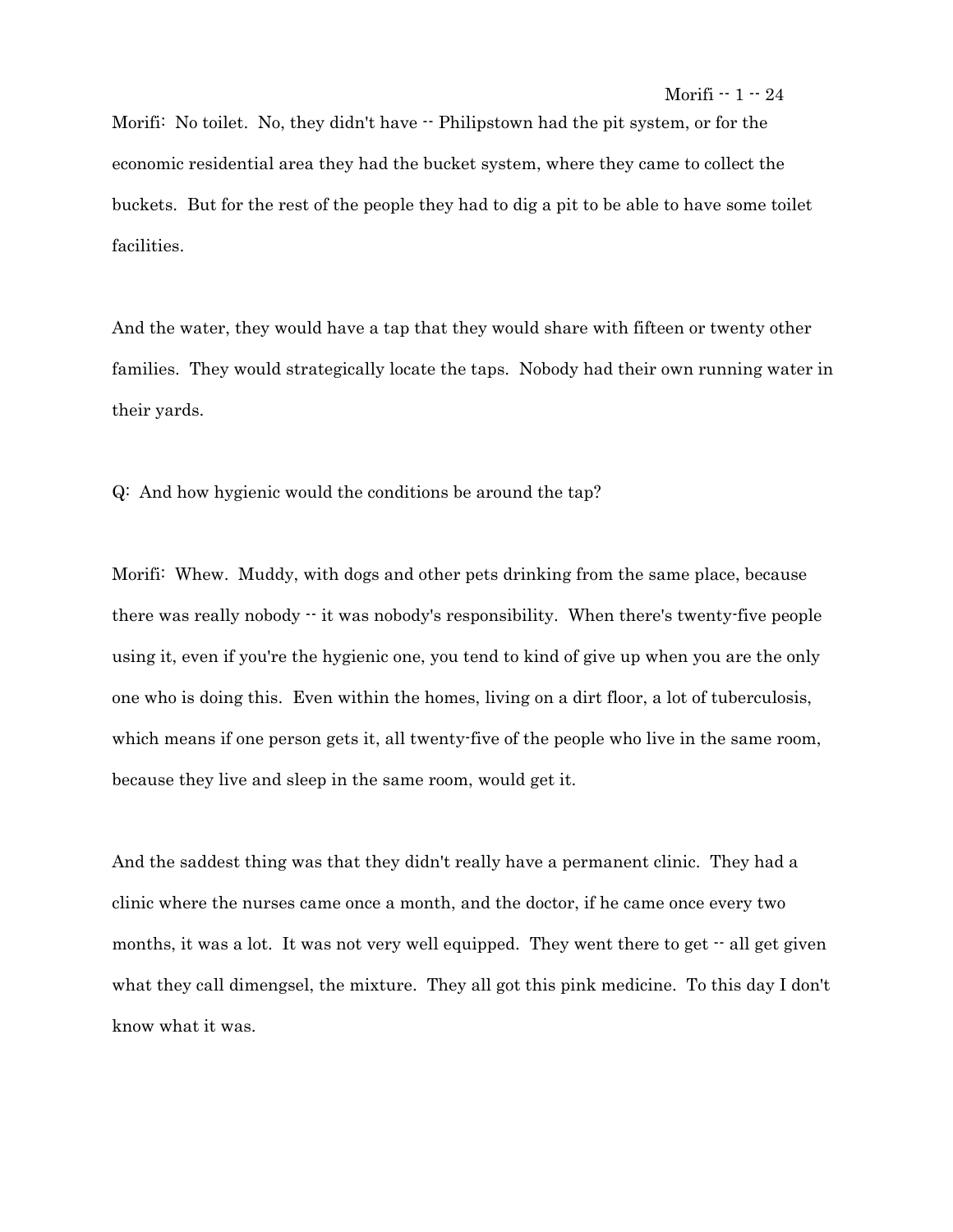Q: You've already really spoken to housing privacy, overcrowding, sanitation. You did mention in the study that they also shared the space with their animals.

Morifi: Yes, they did. The dogs and the goats, if they had goats, they stayed in the same place. Because, remember, if they had any livestock, with the crime that they had in Philipstown of slaskaap, they couldn't risk the goats being taken off in the middle of the night and eaten out in the bush.

 $Q:$  Could you talk a little bit about the diet and the adequacy or lack of  $\cdot$  what did people eat?

Morifi: Those who worked in the white people's homes would manage to bring home in the evening with them some leftovers if they managed to get that, but a lot of the people lived on mealie-meal porridge and some kind of vegetable, mainly cabbage. Very little milk. It was very, very  $\cdot$  basic kind of diet. I worried more about the babies, because if the mother couldn't breastfeed the child, that meant what did that child eat. They would cook the mealie-meal porridge and make it very, very soft, put it in a bottle, and that's what the child would have, carbohydrate after carbohydrate every day. If the family had money and they bought enough condensed milk, maybe the condensed milk would go in there.

But people lived very basic lives. They didn't grow anything because nothing grows in Philipstown. It's all dry. They would have to beg, go to the supermarket, which a lot of them did, if you knew when the delivery vehicle was going to come and the shopkeeper was going to throw out all the old cabbages and onions and potatoes, that they could go to the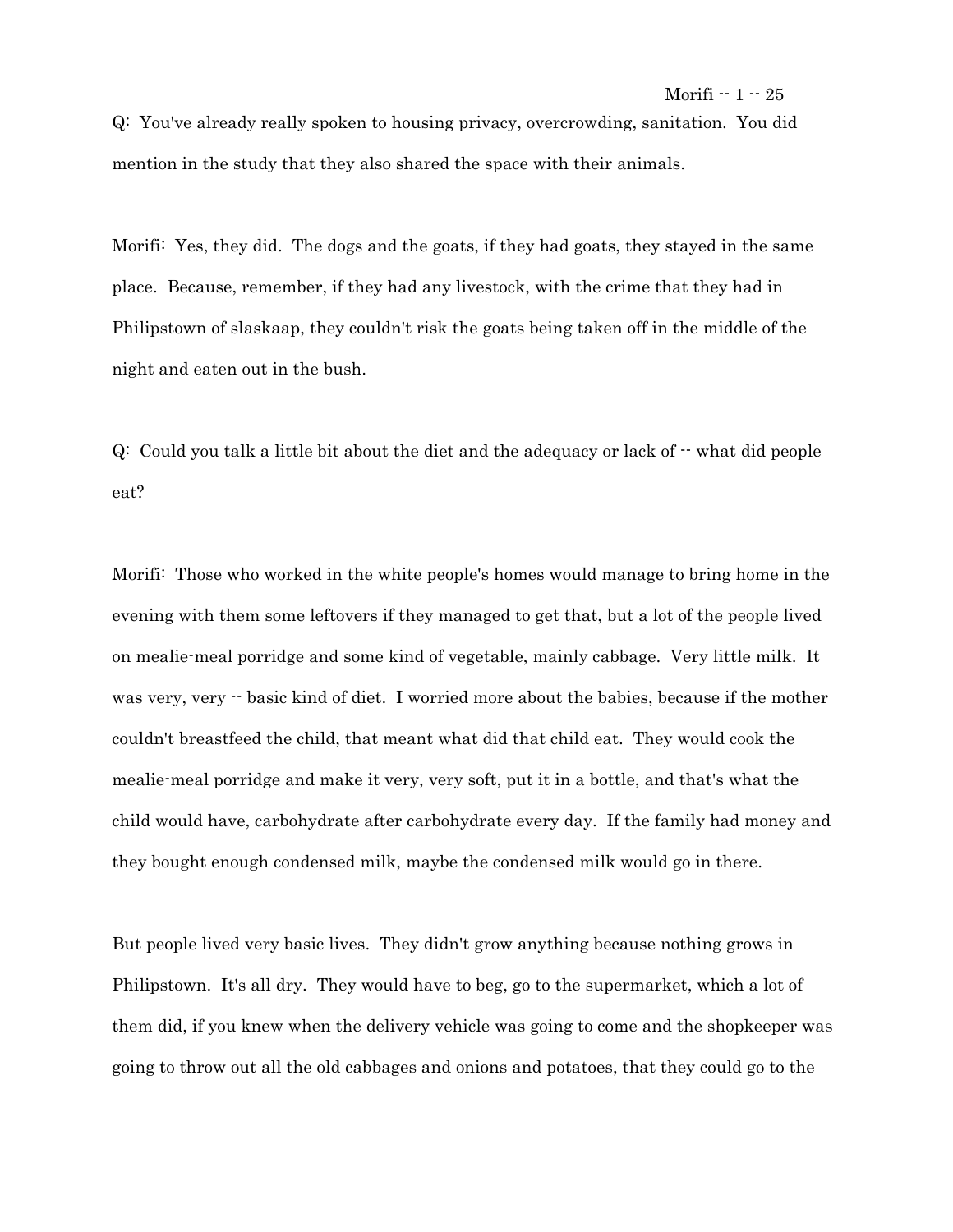dump and be able to get that. But mostly lived from handouts from the white people in the town.

It was good when it was shearing season, because the shearers would be given a sheep to slaughter and they would then have meat to be able to eat at home as well.

Q: So basically we're talking about chronic malnutrition.

Morifi: Oh, yes. Oh, yes. Almost every single child that I came across in Philipstown was malnourished. A lot of kwashiorkor kids. And the parents didn't even understand that it was malnourishment. You know, they'd say that this one is so fat because the stomach would have blown up. Very little  $\cdot \cdot$  no education at all in terms of nutrition or health, which is where the clinics failed. They came in to do basic stuff. If the runny nose, then they all get the mixture. For something, the dentist came once every three months. No filling of teeth; he just pulled. So very few people had teeth in Philipstown, because no repair work was done on the dentures of both adults and children. Very few adults had any teeth left in their mouths.

Q: What about maternal care for expectant mothers, deliveries? You mentioned infants. But coverage for complications during birth, provisions for premature birth?

Morifi: For prenatal care they had the clinic that came and did the prenatal care. The deliveries were mainly done by the midwife, who was the person that I stayed with when I lived in Philipstown, or the local who was a retired nurse and she did all the deliveries.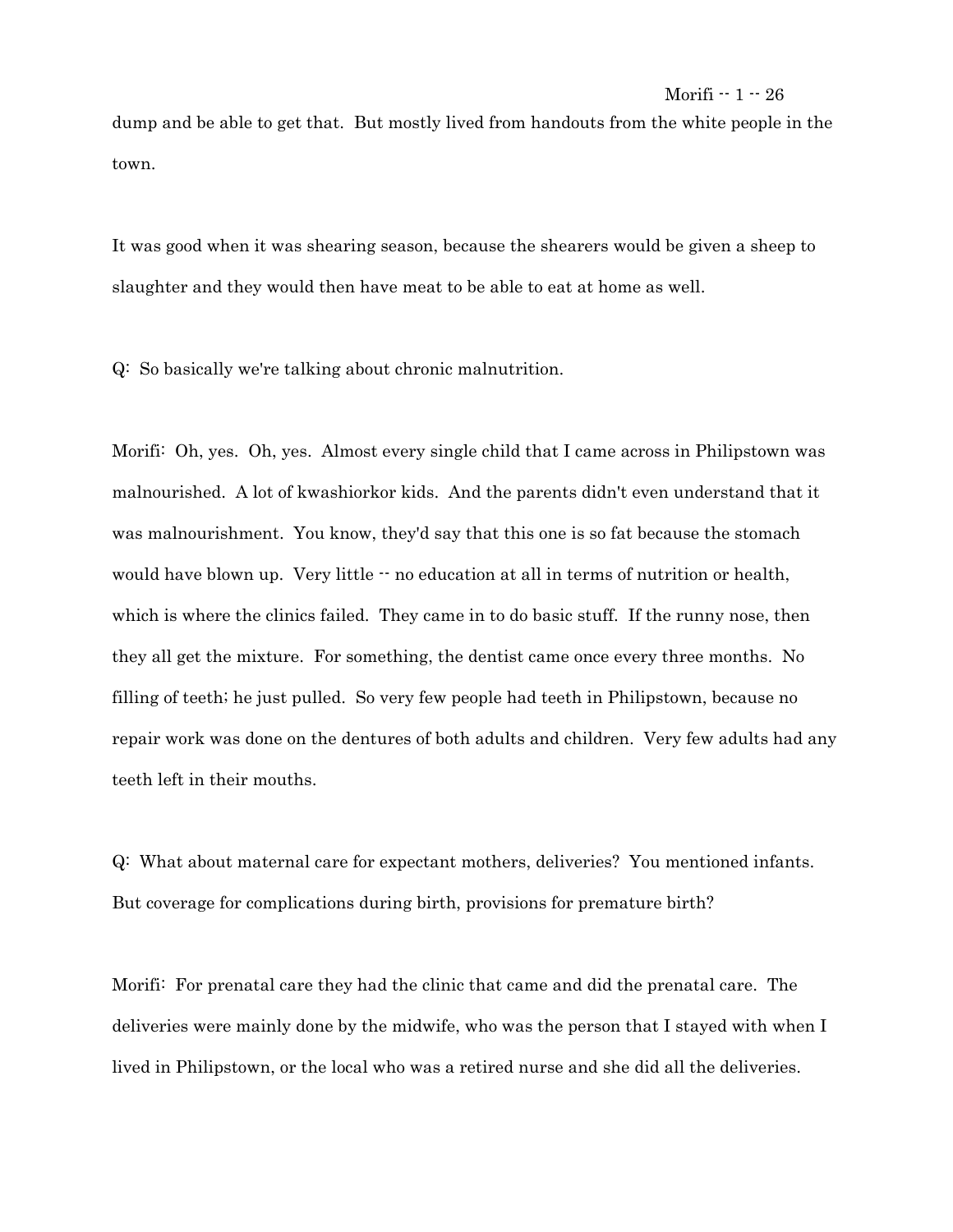And it was easy if it was normal birth. There was no ambulance in Philipstown, so if there were any complications in the night, if they couldn't find a car from the economic residential area, either the policeman or the school principal to drive them into De Aar, which took about forty-five to fifty minutes, sometimes that is too long for a breech baby, or whatever. So you had a lot of mothers dying during childbirth or even breech babies not surviving.

Simple things that, had they been in the urban area, they could have been sorted out. They couldn't always rely on the midwife, because she could only do the natural ones. There wasn't any support system except the one that they provided for themselves, and that was the sadness of Philipstown. Unfortunately, with complications in birth, you don't know those until they happen, and when they do happen, it is too late if you are not close to medical facilities that can handle those kinds of complications.

Q: What about, and we've discussed this a bit, but education? You mentioned that available education was limited, travel was involved if one was going to go further, but basically that was rare. Is that true?

Morifi: It was very rare. They only had  $\cdot\cdot$  education was rare in that they only had one high school in the black area. Not a high school; it only went up to about standard five, I think it was. The white area had a beautiful school, as I said, that could house about five hundred kids, but they only had something like fifteen or seventeen children at that time.

And in talking to the youngsters, it was fascinating to hear what their aspirations were.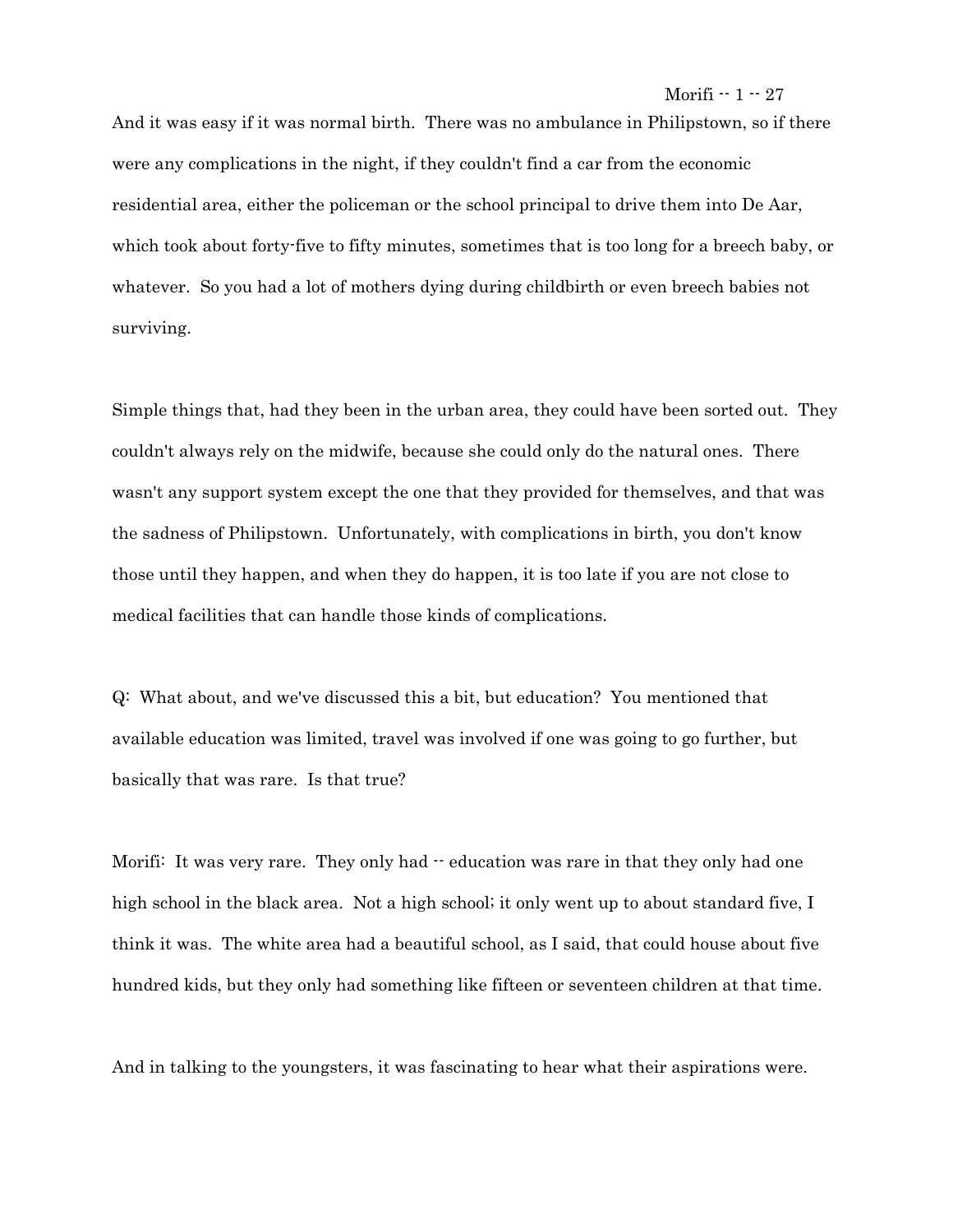Their aspirations, they wanted to be the minister, the policeman, the schoolteacher, or a nurse, because that's all that they were exposed to. These were the people who lived in the area that had electricity, that had running water, and that's where they wanted to be. They couldn't see beyond that. For them, if they could reach that, they would have arrived. I don't think, in my time that I was there, there were any kids who had gone beyond standard five, as I said. Those who went beyond standard five were the kids of the parents who lived in the economic residential area.

Some managed to get through the net from the poor side of town and go to places like De Aar for education, but again, they were only able to do that if they had relatives living in those towns, because if they didn't, they would have to pay for the boarding and lodging while they studied, and the parents couldn't afford that. But if they had relatives, they could live there with their relatives, without having to pay.

So although people like Oom Anna understood that for the kids to be able to escape this, they would need to have the education, what he didn't have a conception of was for him, a child who had reached standard five and could go into the police force or go and train to be a primary school teacher, who is an unqualified school teacher, then they would have arrived, because that's all that they were exposed to.

Then comes Mary-Jane Morifi, who's at university, and they didn't think that black people could manage to go to university. I hope that by seeing that, that it motivated some of the youngsters to be able to aspire to more than wanting to be a policeman or the local minister.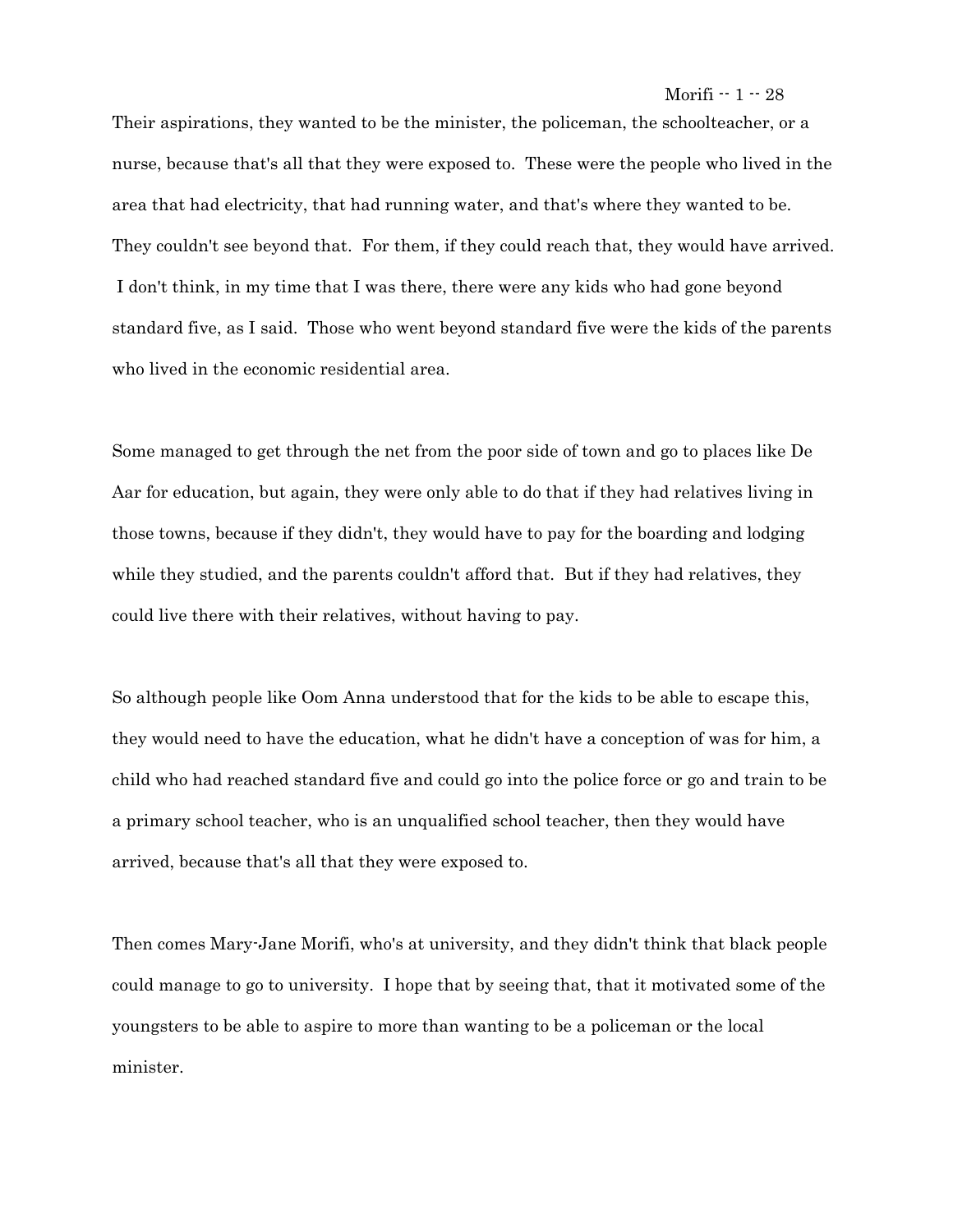$Q:$  Can you remember what the impact of this experience was on you when that  $\cdot$  I mean, it sounds like you had a very powerful personal experience.

Morifi: It was a powerful personal experience that I think has, for me, determined how I live my life and what I did with my life post the second Carnegie Inquiry into Poverty, in that I worked in non-governmental organizations mainly in the field of education. Even when I did join a big corporate like BP [British Petroleum (BP) Amoco Corporation], I joined in a department where I could make a difference. I joined BP because of frustration that I had had in Philipstown. The chairman still has the letter today when I wrote to him and I said BP was using its corporate social investment money in an irresponsible way because they were not paying attention to places like Philipstown or Natal, where the violence was so bad, and there was really just destitution and poverty there. And he gave me a challenge and he said, "Well, if you know how to spend this money, why don't you come and do it."

So I joined an oil company, not to market and sell oil, but to take some of their money and use within communities. And I hope that it has shown in the kinds of things that I used BP's money on, that Philipstown was always at the back of my mind. How do we deal with poverty? How do we make sure that youngsters get educated so that we break the cycle of poverty?

And even with the company now that we have formed, that is all about black economic empowerment. How do we economically empower the person in the street who doesn't necessarily have a lot of money? We run our company very different from the big white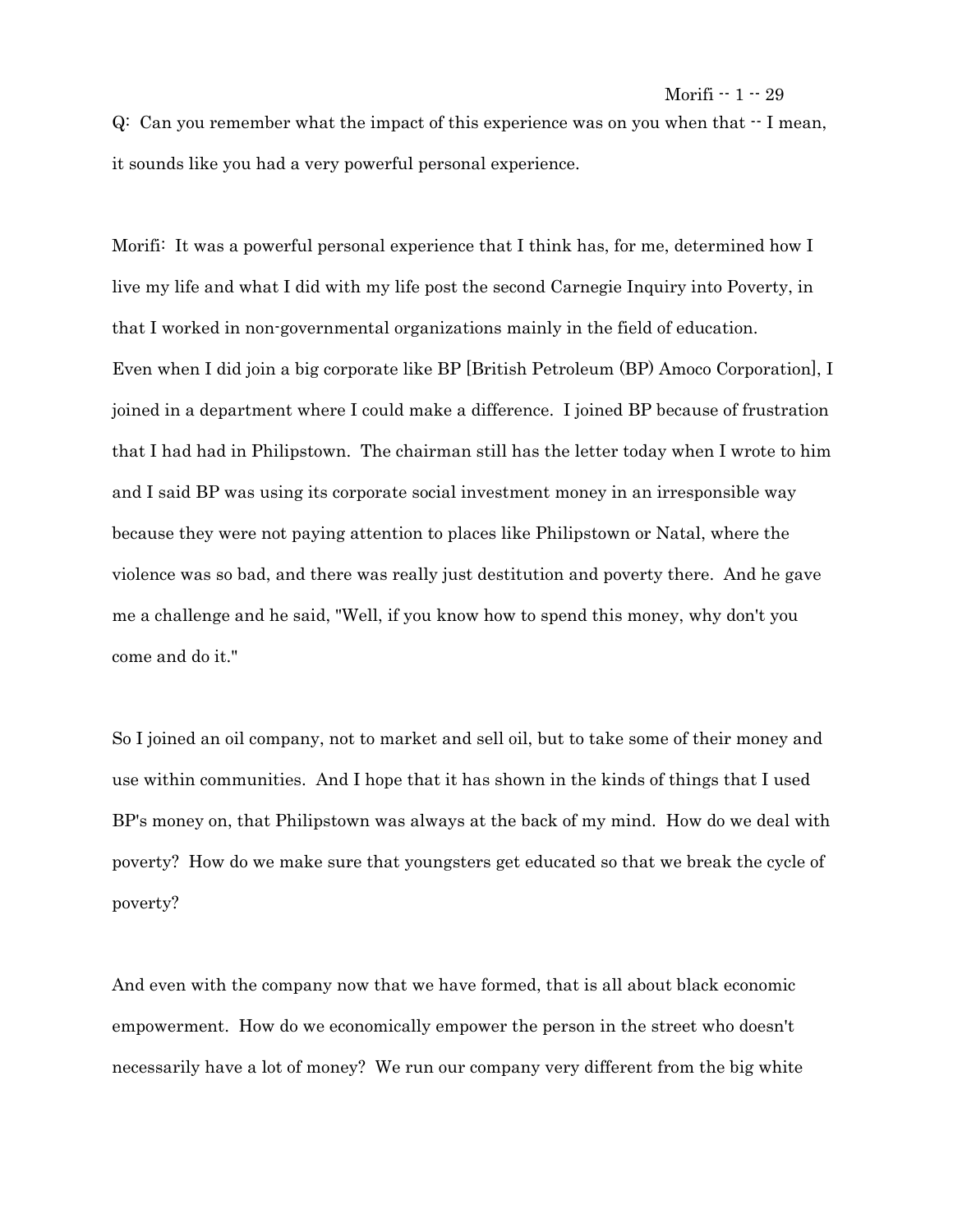corporates that operate in South Africa. I have as shareholders in my company women who are domestic workers, but they can show you share certificates and say, "This is what we own in this company." And I hope that Carnegie has done that for me, that it has determined how I was going to spend my life, what I was going to do with the energy, not just looking at Philipstown, but on a more global -- how do we bring about the economic miracle that needed to come after the political miracle? And I hope Sekunjalo and our efforts in that company will bring about that or will help to bring about that.

Q: Now you complete your study and your work in Philipstown, and you pull your monograph together. And you join  $\cdot$  there were 300 papers and probably 400 to 450 people at the conference.

## Morifi: Yes.

Q: Isn't there a feeling  $\cdot$  what was the feeling at that conference? This must have been a remarkable --

Morifi: The first day of the conference  $\cdot \cdot$  we had the second Carnegie Inquiry into Poverty conference at the University of Cape Town, and this was during the university vacation, so there were supposed to be no students around campus, and we had people coming from all corners of South Africa. And the buzz around that, the anticipation of  $\cdot$  you know, we wanted to hear what the other people had been doing, because we were only exposed to the Cape Town crowd, and we didn't have an understanding of how many other people across South Africa were doing what we were doing.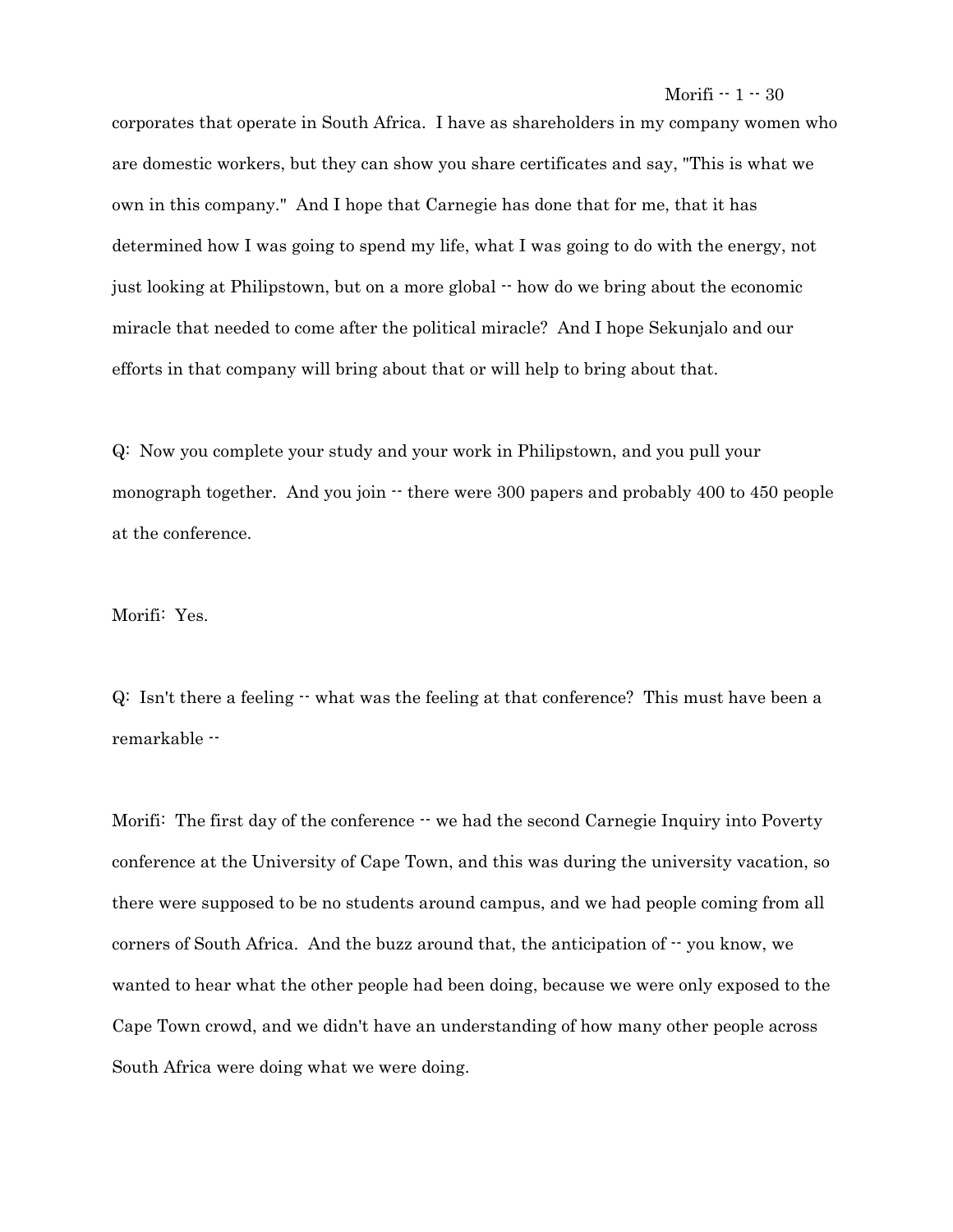Morifi  $-1 - 31$ 

Listening to some of those papers that were delivered, being able to go down and collect  $\cdot$  I think we were each given about 100 papers that we could get free, just to go and page through and see did they have the same kind of experiences that they had. I will always remember the paper that was done on Msinga, and I look now at the TRC [Truth and Reconciliation Commission] and it brings back those kinds of memories of the conference, to say, "This is almost like it was at the conference when we heard people who had lived and experienced, that tell us what it was like to be in an area like that." The TRC maybe should say, "Episode one is what happened and some of the things that were discovered during the second Carnegie Inquiry into Poverty," and now just add on and bring individuals who had experienced it to tell you what it was like, what it was that they had experienced. But the buzz, it was just electrical to be in that conference.

Q: Francis described the conference as sort of putting the pieces of the puzzle out there for the first time, not necessarily assembling them in the right order yet that would take  $\cdot$  and sorting them and evaluating them, but just getting it there. Would you agree with that?

Morifi: Yes, I would agree with that. As I said that, you know, we only were exposed to the researchers in Cape Town. We had never come across the researchers in Natal as a group. Maybe as individuals. So we had no understanding and realization that it was bigger than Cape Town, it was bigger than Philipstown. And to see all that work on not just poverty, but on education and poverty, gender and poverty, the legal aspects and poverty, to see it all come together and say it is actually a big study, that Carnegie was just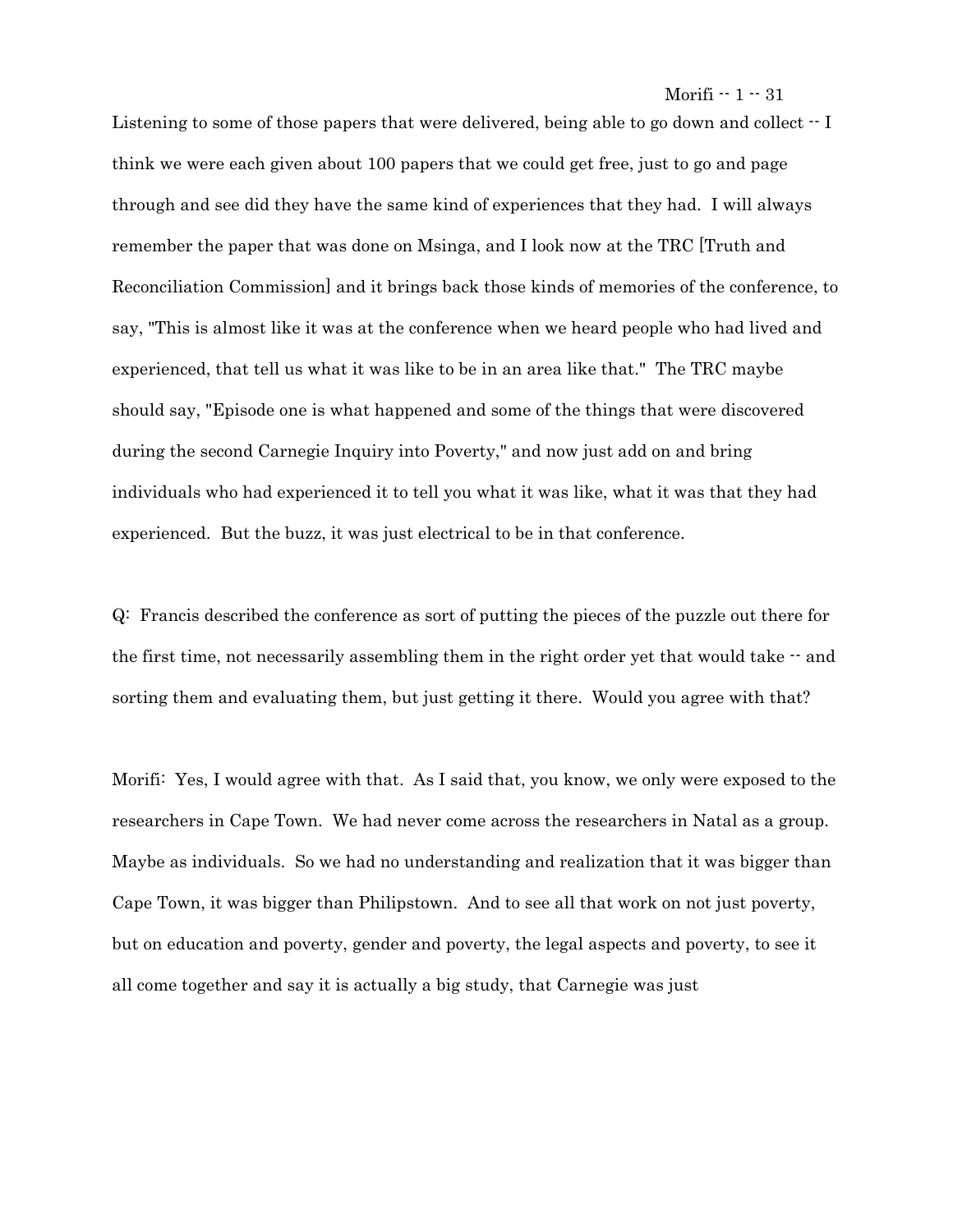bigger than just this Cape Town, it was more than that, it was actually the whole of South Africa involved in the study.

Q: I've read press clippings about the conference, and the prime minister took the floor at Parliament and dismissed the efforts of the conference as, for one thing, being closed to the government. He made the point that there wasn't one government minister from any relevant department in attendance at the conference, and that they weren't welcome. Francis, on the other hand, made the point that the process was completely open, and anyone who wanted to submit or participate could submit or participate. Who's correct? Which point of view?

Morifi: The conference was completely open. We were all surprised that they wanted to make that kind of comment when, in the process of us doing the work for the research that culminated in that conference, that there wasn't any support. How could we expect them to then come and support us when the whole thing was being presented? I don't think they wanted to hear that. I don't think they wanted to be associated with that lest it comes out that they're not doing their job or that they were wrong in going out to the external audience and saying, "Things are not really that bad." Can you imagine Piet Koornhof, who was then, I think, the Minister of Constitutional Development, who had done all these forced removals, coming out and listening to people say what damage those forced removals had done? And yet he was saying, "We're doing this for their own good." He wouldn't want to be associated with a study that would have proved him wrong.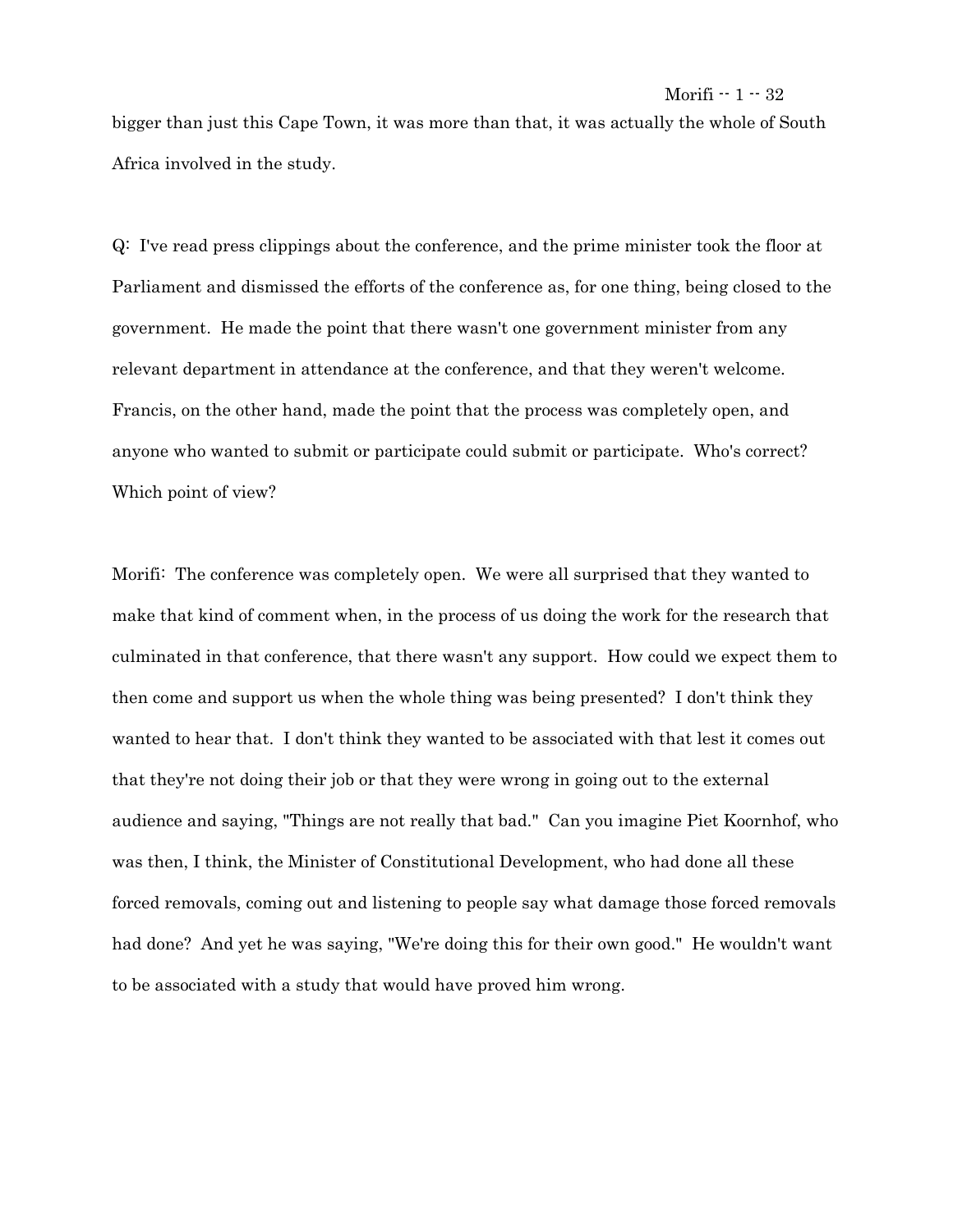## Morifi  $-1 - 33$

So even if it was open to them, anybody could come and listen. It wasn't one of those where we had closed doors and you could only come if you produced a ticket or an admission card. Even if they wanted to come incognito, they could have. They could have done that. But as a government, they chose not to support us because it was not in their interest to support us.

Q: Do you think that Francis made the right decision in not structuring the Inquiry around the idea of a commission? Carnegie is famous for its commissions, where it brings the brightest experts to bear, and they study something and then they issue a report, and they sort of make pronouncements or recommendations, if you will. And Francis went a different way, I think on Mamphela [Ramphele]'s recommendation, in part, to try and get people who were really engaged, to try and get black Africans involved and people from all elements of society. Do you think the conference demonstrated the soundness of that?

Morifi: I think Francis made the right decision by not doing it the commission route, because he didn't want the results to come out and then people to say, "Well, it's people who consider themselves to be experts who are saying this, and they're overanalyzing this." It wasn't conducted as really an intellectual study. It was more a study of "Let's go out, let's hear, using ordinary people who have the basic skills to go out and do the studies, and let them come back. Let's not overanalyze it and make almost a Ph.D. thesis out of it, but take it as it comes, and don't leave it to the experts to come and analyze this situation to death. Just almost as an oral history, hear what the people had to say. Bring the people who had gone and done those studies and let them speak about this.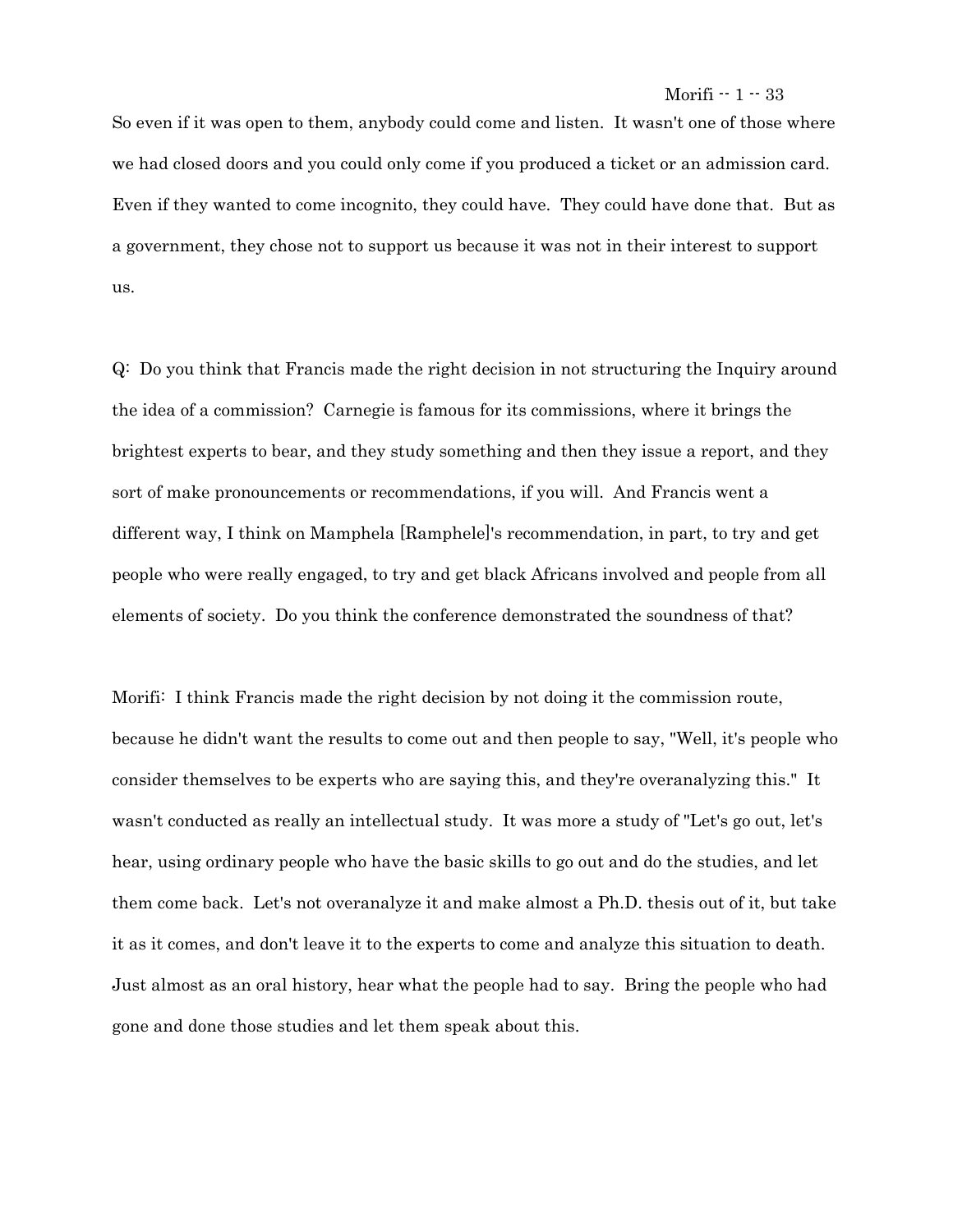They might not be the most eloquent of speakers, but they will bring the message across." And I think that paid dividends, in that people felt a part of the study. They were not removed from it. They studied and they lived with these communities, communities that were very much like the communities that they probably came from.

Q: What contact did you have with Carnegie while you were working, the Carnegie staff?

Morifi: Some Carnegie staff came to South Africa to hear how the study was going. They came out and we raised some of these frustrations that we were having, that we kind of felt like it needed  $\cdot$  more needed to be done. But one of the frustrations, as I said, that we had was that it was a study that wasn't accompanied by development projects, and we wanted Carnegie to take on that role. They didn't see themselves, you know, assuming that role. That was not the reason why they had done the study. And we kind of felt it was very short-sighted, that they were not willing to do that. They came out to South Africa. We wanted to take them out to these areas so they can see, look, and feel what it feels like to be there, and maybe that would motivate them to go and do more. But that wasn't to be. [Interruption]

#### [END TAPE ONE, SIDE TWO; BEGIN TAPE TWO, SIDE ONE]

Q: Do you think that at a time politically of violence and bannings and imprisonment, that this kind of work -- did this work seem relevant to you?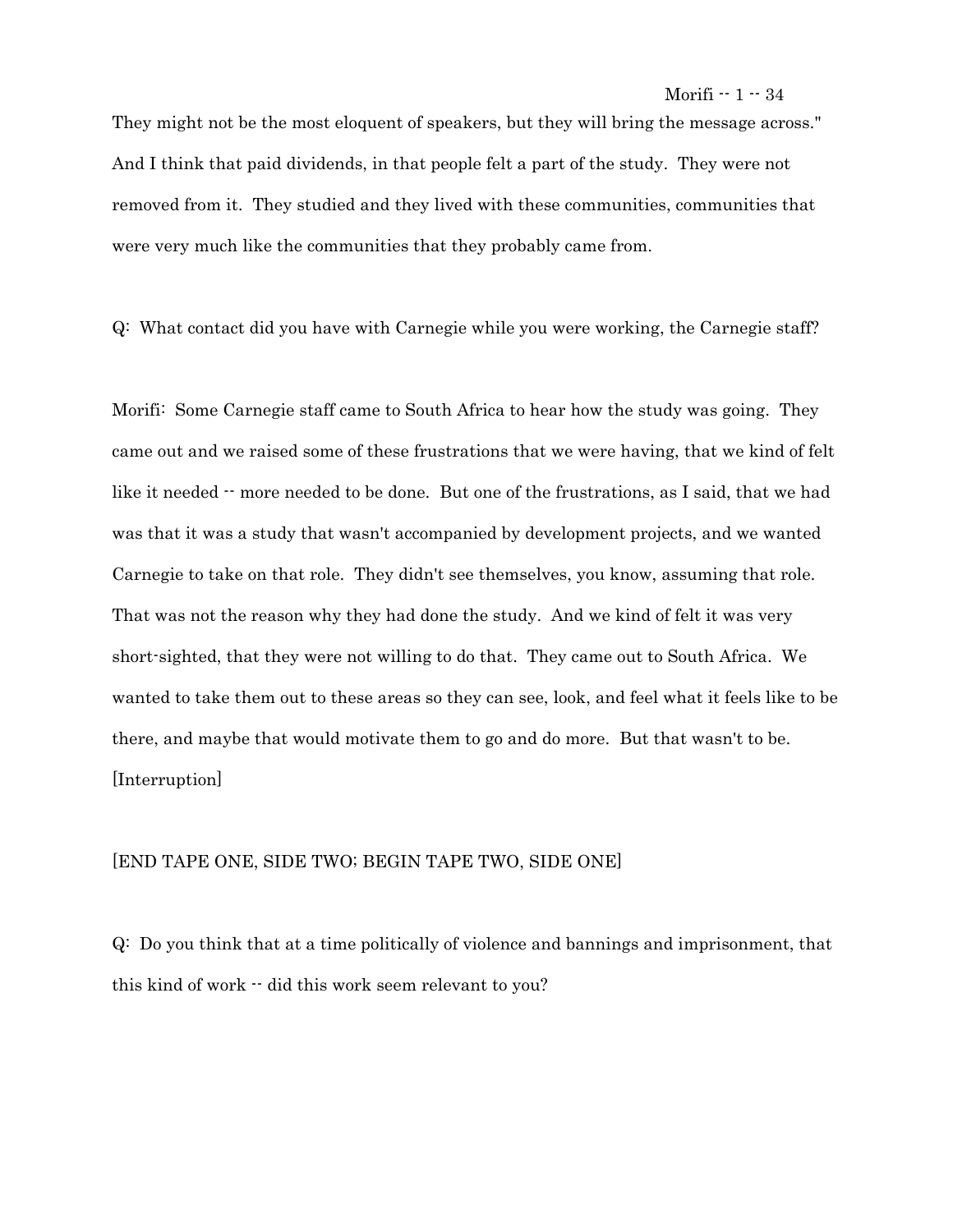Morifi: Yes, this work was relevant for South Africa of the 1980s, because we had to really locate, almost explain why the violence, almost explain why people had decided to have the political uprisings, because otherwise it happens in a vacuum, to say, "They have got nothing to do," but understand where they lived, understand how they lived, and why it was important for them to believe that if the political change happened, then they would be able to deal with some of their social problems that they were experiencing. It had to be located in that, and we hoped that the government would see the reason why there was this political uprising and recognize that it was something that could have been sorted out by some of the programs that were happening.

Some of the political activists criticized us and said that we were taking the easy way out in terms of showing protest. They saw this as Carnegie Inquiry into Poverty also as a means of protest, that we should have been up front and concentrated and used our energies on the political protest rather than exposing what was the root of this political protest.

Q: Do you think that the Carnegie name provided some political cover for your activities also?

Morifi: I think the Carnegie name did provide us cover for some of our activities. We will not talk about some of the things that we did when we did go into those communities in terms of conscientization, and all very nicely covered by the second Carnegie Inquiry into Poverty, but also because it wasn't an organization that existed in South Africa, but one that existed in the U.S., but also one that had relations with the government of the 1920s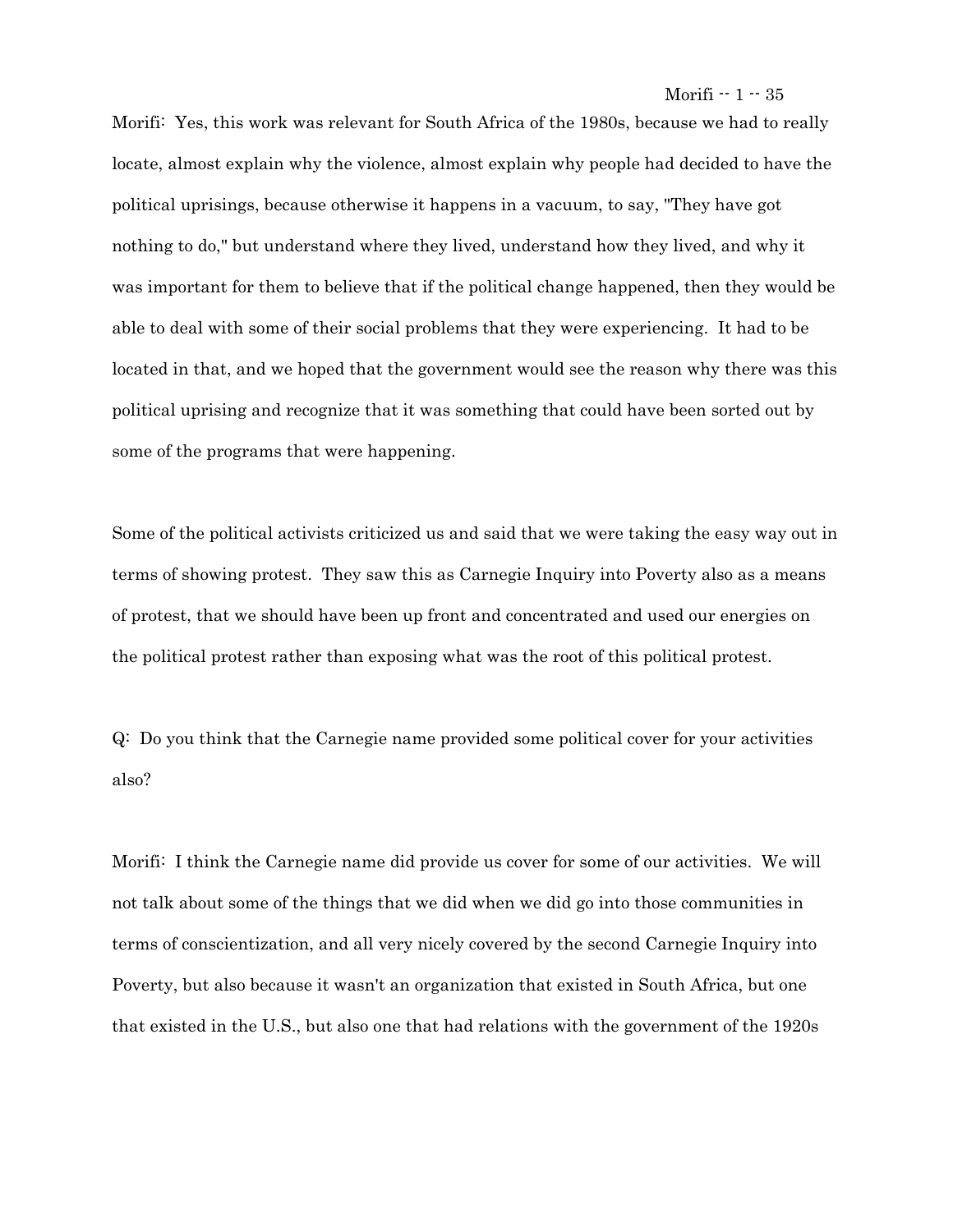when they did do the first Carnegie Inquiry into Poverty. So the government wasn't too keen to be seen to be criticizing Carnegie. They could criticize the way some of the researchers who were doing this work were going about doing the research. They would criticize -- they felt comfortable to criticize the university and, in particular, Francis Wilson and his department in terms of how they were behaving and conducting themselves.

Q: But basically then it sounds like the one benefit of that Poor White Study was since they had already done the whites, the government needed to leave them alone to do the blacks. Is that what you're saying?

Morifi: If it's going to make them feel better and if it's going to buy accolades with the blacks, and if it's going to give them the comfort of saying, well, they're not being racist, then let them carry on and do the black poverty issue. But the government knew that they were not going to support that with action after the research, and they had the power to be able to do that. We didn't have the organizations behind us to be able to help us with that.

So they knew that Carnegie wasn't going to succeed in terms of putting in programs in place to address the problems that were brought out. Somehow I cynically think that they were hoping that knowing would frustrate us even more in that you know and you are helpless to do anything about it, so maybe you should have just rather let it be and not know about it.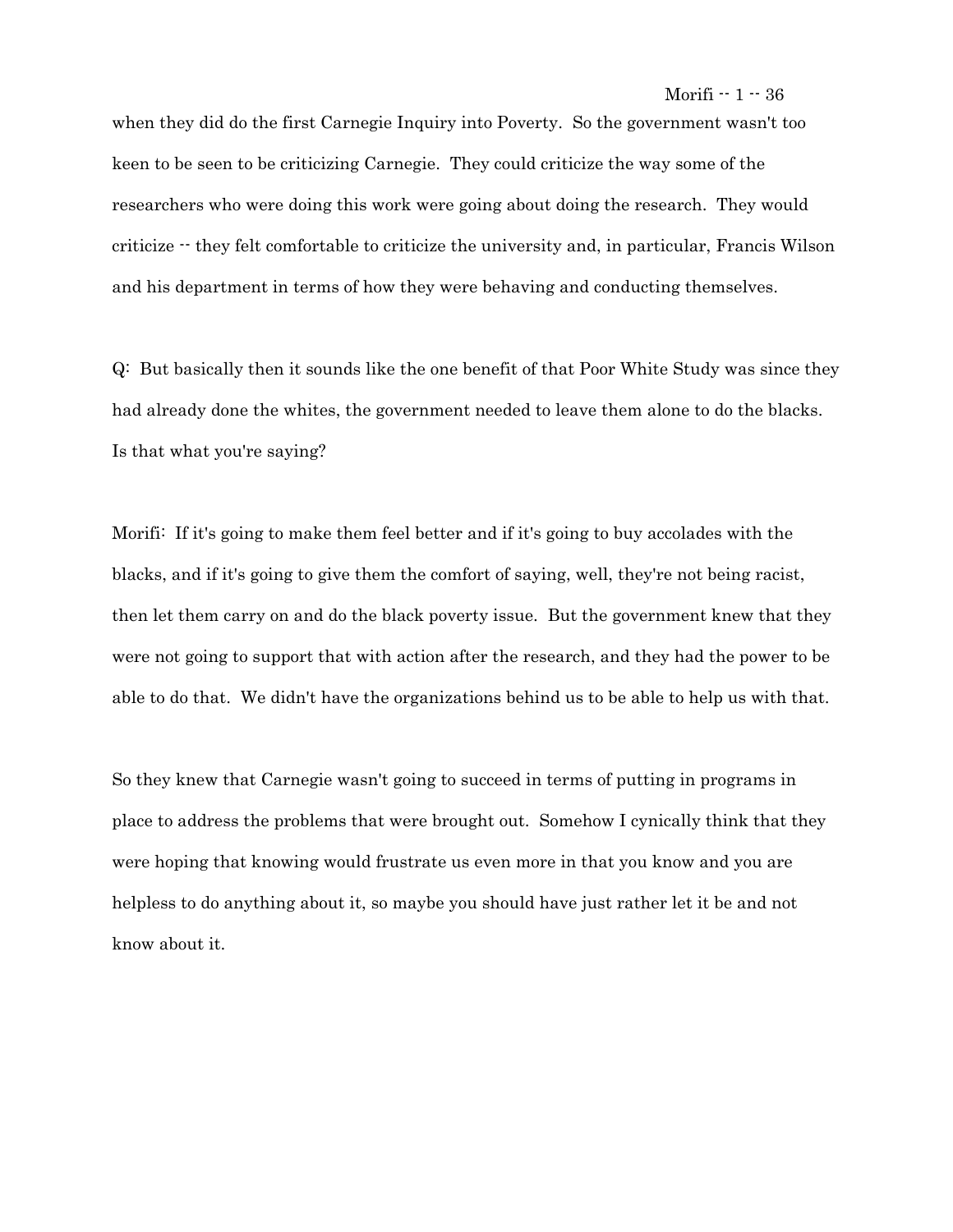Q: You have, in fact, expressed frustration about not being able to do more about it with Carnegie's funds or other foundation funds. What, in your opinion, needed to be done? What would be some examples of programs that you would have jumped at the opportunity to --

Morifi: What needed to be done to be able to address some of these issues, I would have first approached it in the African way, in the African way in that you educate the mother, you educate the nation. You get the women to take this on, you would be able to sort out the problems. I would focus on development programs that had very much to do with gender. Mothers are the ones that are going to break that cycle. If we can get them to instill and drum into their children's heads that they have an opportunity to be able to escape this through education, if we could put money into education programs, if we could put money into health programs, if we could put money into the upliftment of women, we might beat this poverty thing.

Because we really at that time, maybe we were young and rosy-cheeked, but we didn't believe that poverty was here to stay, that it was something that could be dealt with, it was something that could be addressed, but addressed in such a way that you really gave the people the tools with which to help themselves, rather than go in and set up feeding schemes or set up schemes that will give and not empower. It was all about empowering the people to be able to help themselves. Those are the kinds of programs that I would have put in place.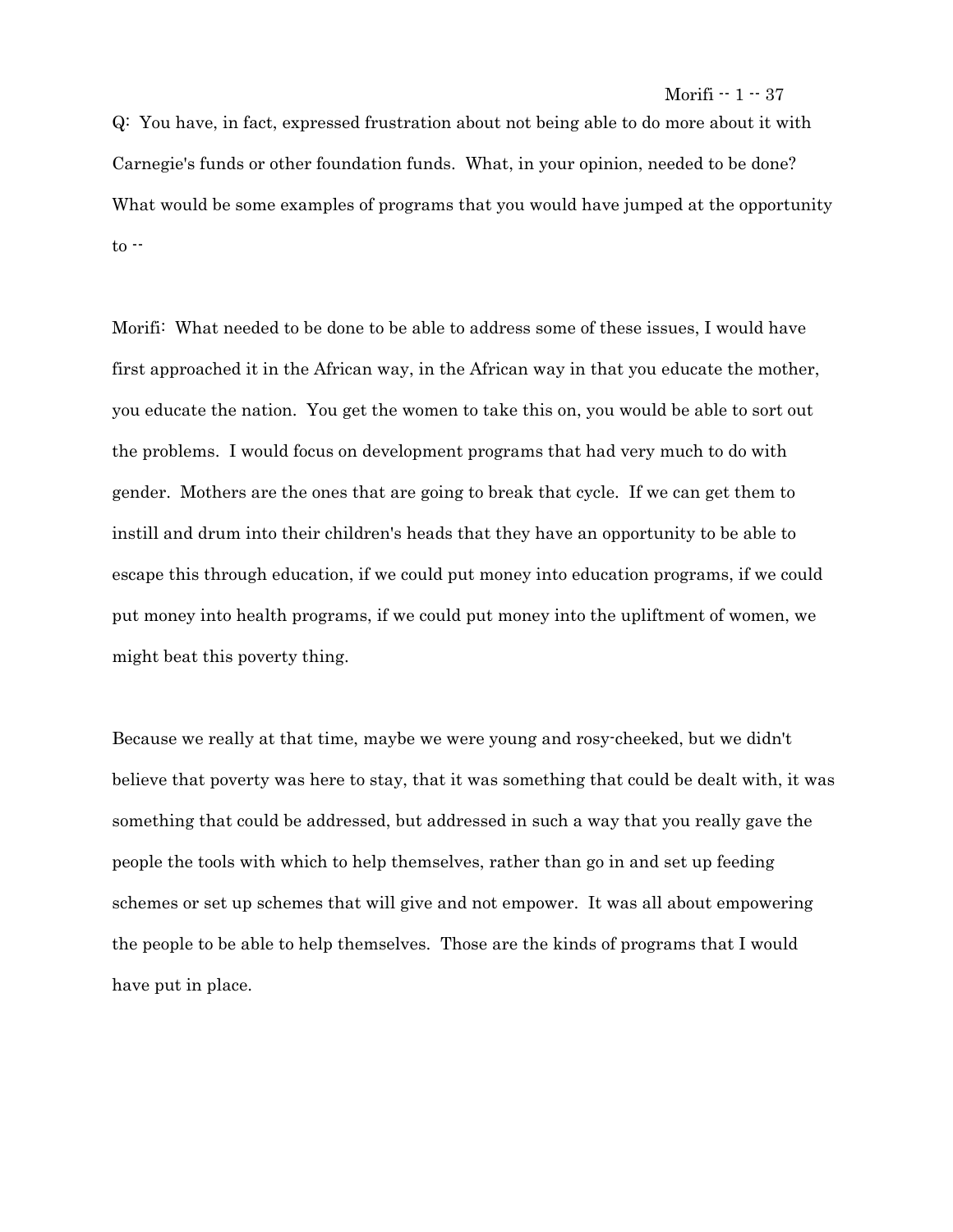As I say, I was lucky that I had the opportunity to do that in using BP's money to demonstrate that it is possible and it does work.

Q: Give me an example.

Morifi: One of the projects that I funded, and it was the biggest grant ever given by BP to one single organization, a grant of one million rand, was to fund a program called Soul City, which is an entertainment program that is on television and radio. What Soul City does is they do education in an entertaining way and they focus on issues such as poverty, child abuse, on education, alcohol abuse, and the effects of that, the banking system. So where they give people the skills to be able to do these things, to recognize when abuse is happening, give them the skills to be able to deal with it. So it's very empowering.

And I must say, I left  $BP -$  we started with this about four years ago, and to this day it's the most popular television series that we have on the networks right now, you know. And by looking and going back and doing this study to see whether this has had an effect in both the urban and the rural areas, because it assumed that there were people who didn't have television. And how did you reach them? You reached them through radio. You reached them through newspapers. You reached them through magazines. Whatever form you could, you got the message to the people. And to see the groupings that have set up in terms of groupings addressing child abuse, groupings addressing mother and child, prenatal and postnatal health care, and all that, it is comforting to know that it was not in vain, and I'm proud to say that BP, to this day, is still spending millions on this program because it works.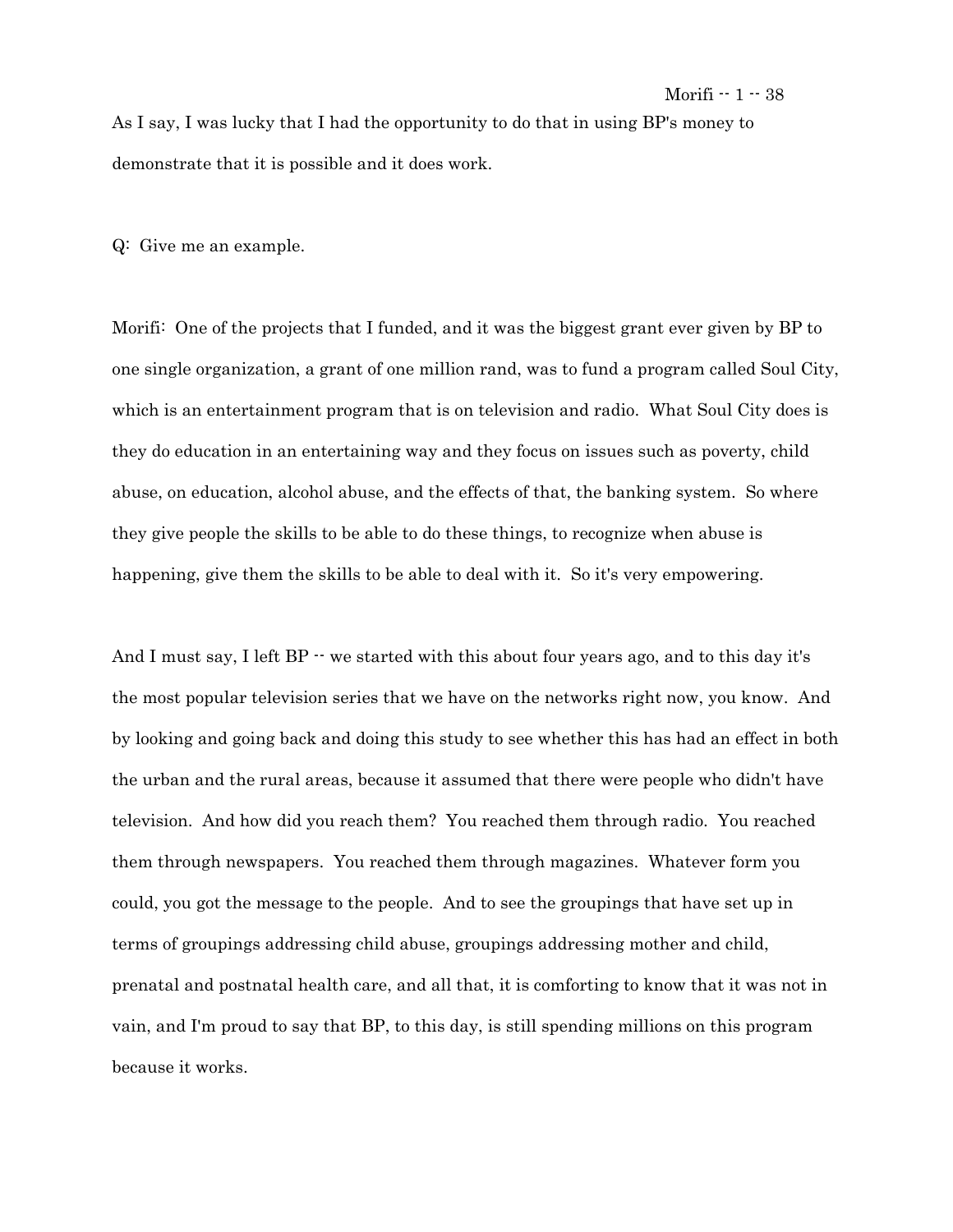Q: Now simultaneous with the second Inquiry, Carnegie was funding the Legal Resources Centre, which is the first public assistance legal aid firm for litigation for blacks in South Africa. You had some dealings with the Legal Resource Centre. Would that qualify, in your view, as putting money into an activist on-the-ground program that would make a difference?

Morifi: Yes, the Legal Resources Centre would be an example of that, because you have to - - the initial work that the Legal Resources Centre did, they were a thorn on the side of the farmers, and farmers who were exposed through the Carnegie Inquiry into Poverty of abusing their farm laborers, promoting the tort system, using alcohol as a means of reward and punishment. Because the people became alcoholics. If the farmer withheld the alcohol, it was used as punishment. If they did good, they got given the alcohol and there they got back into their comfort zone.

And it was the Legal Resources Centre that took these farmers to court and defended these farm workers, that went into these farms and taught the farm workers about their legal rights. They were really a thorn on the side of, in particular, the farmers, but other employers who were abusive towards their staff members, because although legally they say we are all equal in front of the law, I'm sorry to say in South Africa it wasn't so. Some were more equal than others, and you were more equal than others if you could afford the kind of legal assistance that would make sure that you got off.

But the minute we had the Legal Resources Centre, staffed by very competent lawyers and attorneys, the poor had a mechanism that allowed them to be equal to the boss when they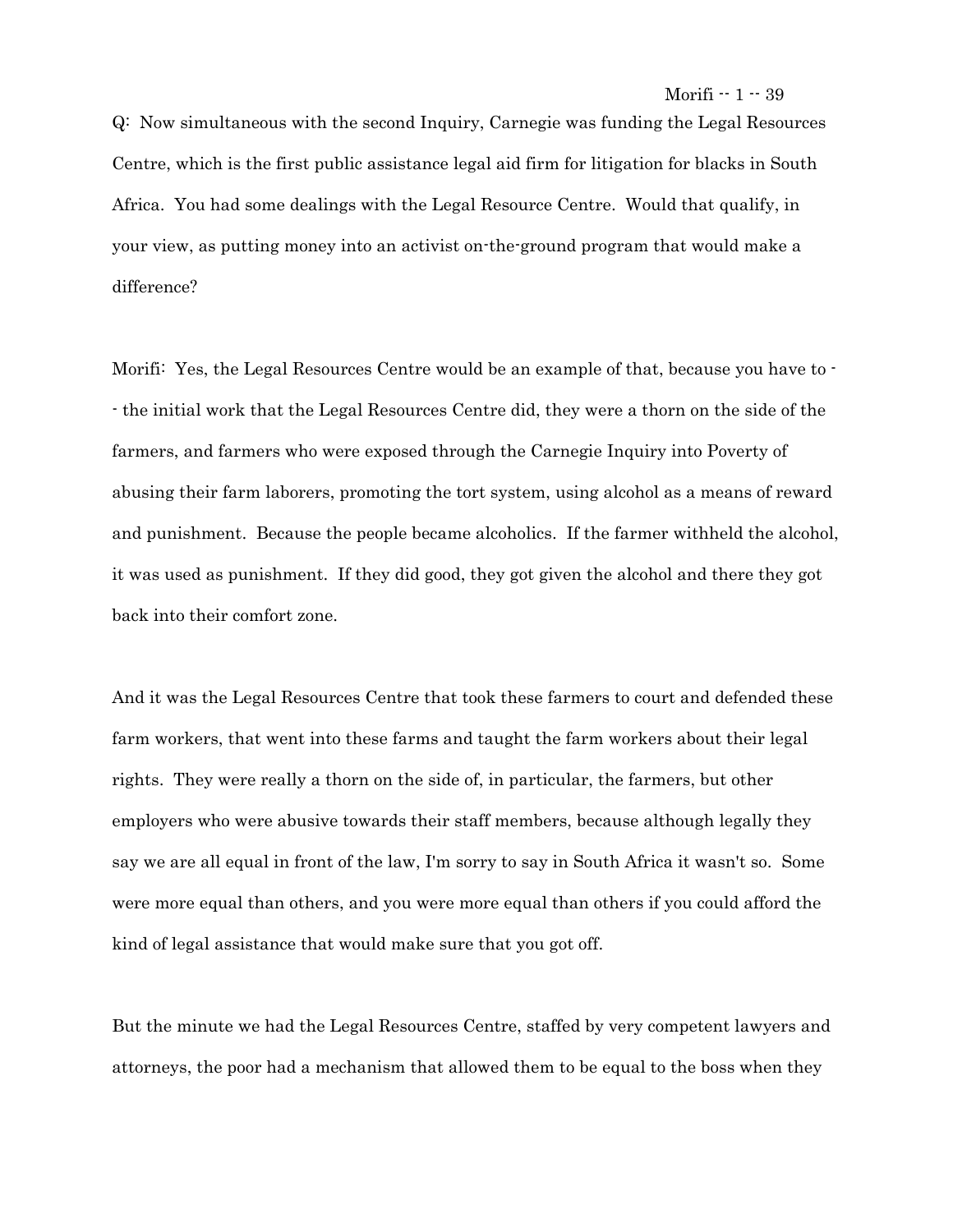appeared in front of the law. So they did great work, and they still continue to do great work. I hope that some way they get the continued funding both from externally and internally to be able to do that, because there is still the situation where others who are not able to afford legal assistance.

Q: Those clinics and those advice centers really made legal services available to the poor on a broad-scale basis for the first time.

Morifi: The advice centers did more than just bring the legal services to the people, but for the first time people knew what their legal rights were, because you had to understand your rights first before you could go and seek the help. There was this whole assumption that if you were black and you had a disagreement with a white person, the black person was always wrong, so you never really did bother to go and look for a lawyer, and if you did, it was a white lawyer who was not going to be very sympathetic to your cause. The legal aid clinics did the education part of it to say that you have these rights, and it doesn't matter that you don't have the money, there is an organization that is able to help. The value of it was in the education, because that can never be taken away from the people.

Q: Let's stop for just a moment, please. [Interruption]

Morifi: I think the success of projects like the second Carnegie Inquiry into Poverty would come if partnerships were formed and partnerships between Carnegie, which might be a donor agency that allows and provides the finances for the studies to happen, the researchers who will go out and do the work with the communities, the communities who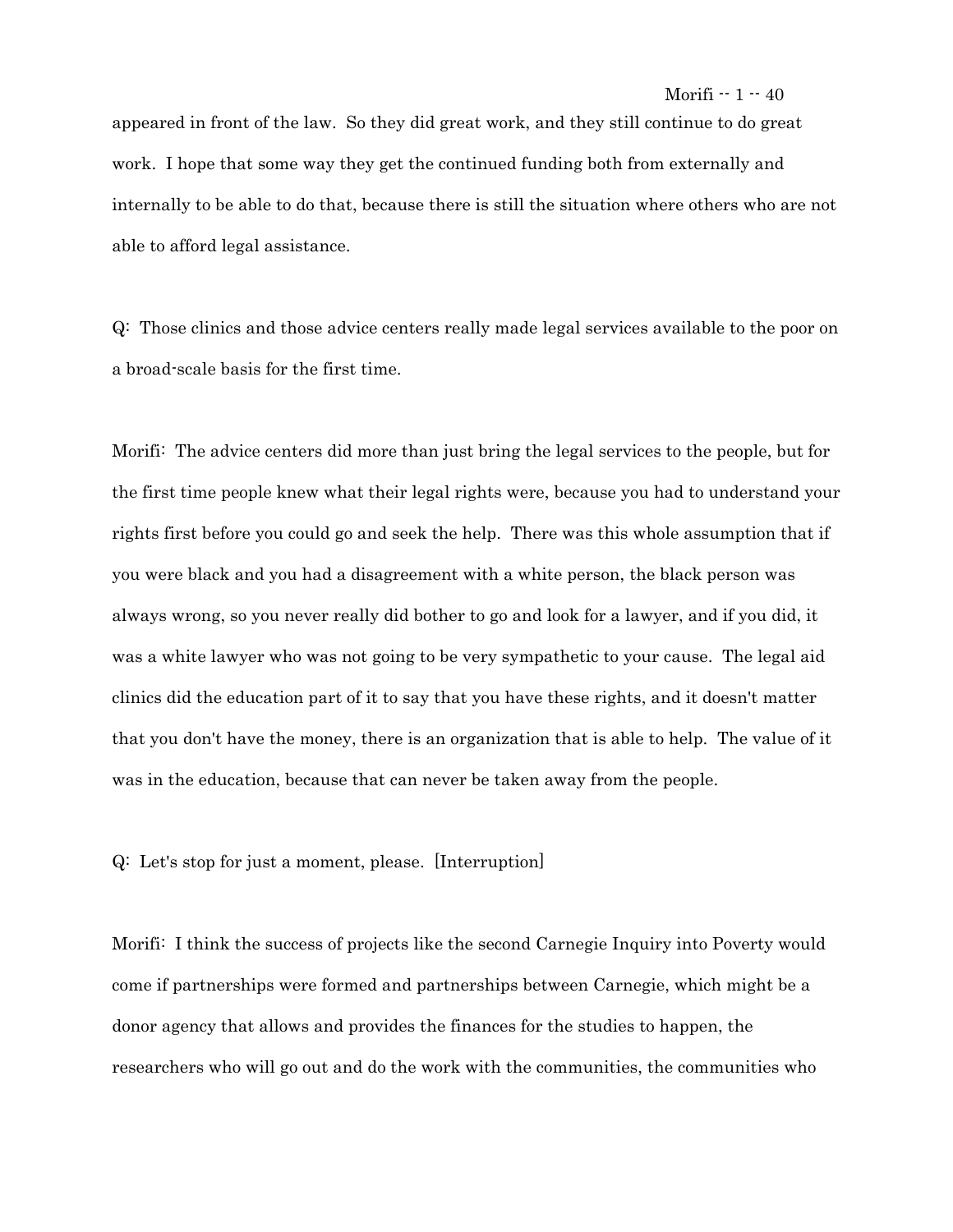will really open their homes and their communities to these researchers. And the university that should hold the whole thing together, but the university needs to get itself to understand that they are not just in the business of education. They are members of communities, that should have a responsibility beyond just education. It is not good enough just to give the people education and not get involved in the upliftment of the community.

And I'm hoping that the University of Cape Town has seen that as their role beyond just providing tertiary education, and going and getting involved with what is happening in the communities. There is evidence of that happening in SHAWCO [Students' Health and Welfare Centres Organisation], which is a student organization that runs these clinics. The university has got excellent facilities that they could open to other organizations within the Cape Town area. They have got trained personnel who have got the energy and the intellect to be able to drive or assist in driving some of these development organizations or development programs within the communities. But they also have the respect in that they're seen as an important institution by these communities, who will come with some kind of authority and neutrality in that they would not necessarily be associated with one particular community, but able to hold the communities together and drive and participate in the transformation or the upliftment of those communities. I am hoping that Mamphela has taken this on as a role for herself as an individual, but a role for her institution as well.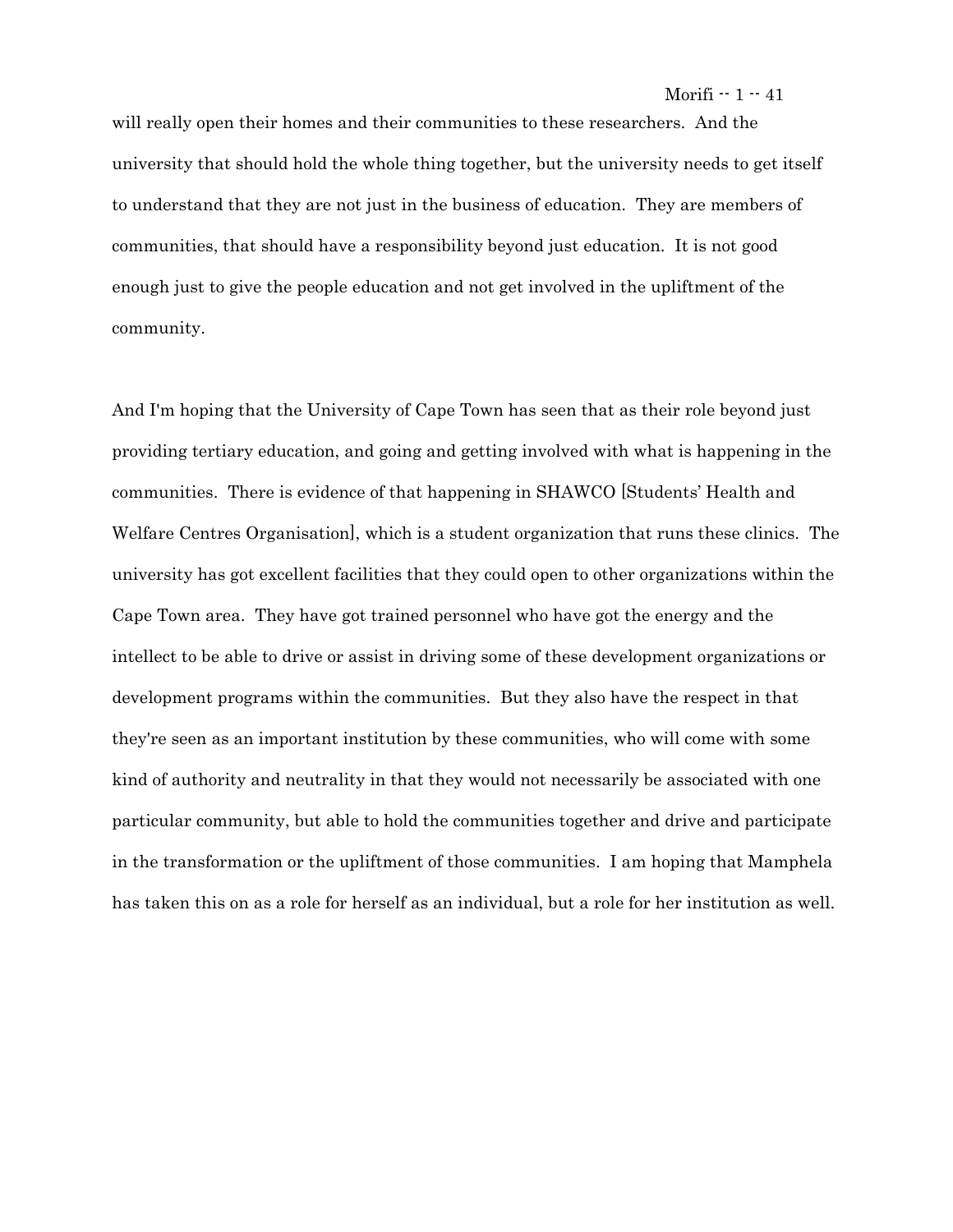Q: And then the private philanthropies, the NGOs [nongovernmental organizations] and what have you, they should continue to play their role in that phase as well, with additional funding, should they not?

Morifi: Yes, they should continue to play their role with additional funding, which, by the way, the university might even have the ability to be able to access on their behalf, because they have wonderful, excellent relationships with private companies both within South Africa and outside of South Africa, and if these companies knew that there was a body that was responsible not just for the funds but for making sure that the work is done, they would give even more, because there will be accountability for these funds.

And I have seen that happen recently within the University of Cape Town, where they're looking at gender issues and they're looking at education, not just tertiary, but primary and secondary education, where they're looking at community outreach programs. And it's wonderful. It should have happened in the eighties and not just in 1999.

Q: And if need be, if it does stretch the boundaries of the university's role, they always have the option of establishing another entity, don't they?

Morifi: Yes, they do. They don't have to themselves actively go out and do this. I don't think they should narrowly define education, you know, tertiary education. It should go beyond that. They can set up the SALDRU, which will focus more on development than just the research. They can set up gender institutes which will do work not just for the university, but externally as well. They have the personnel to be able to do that.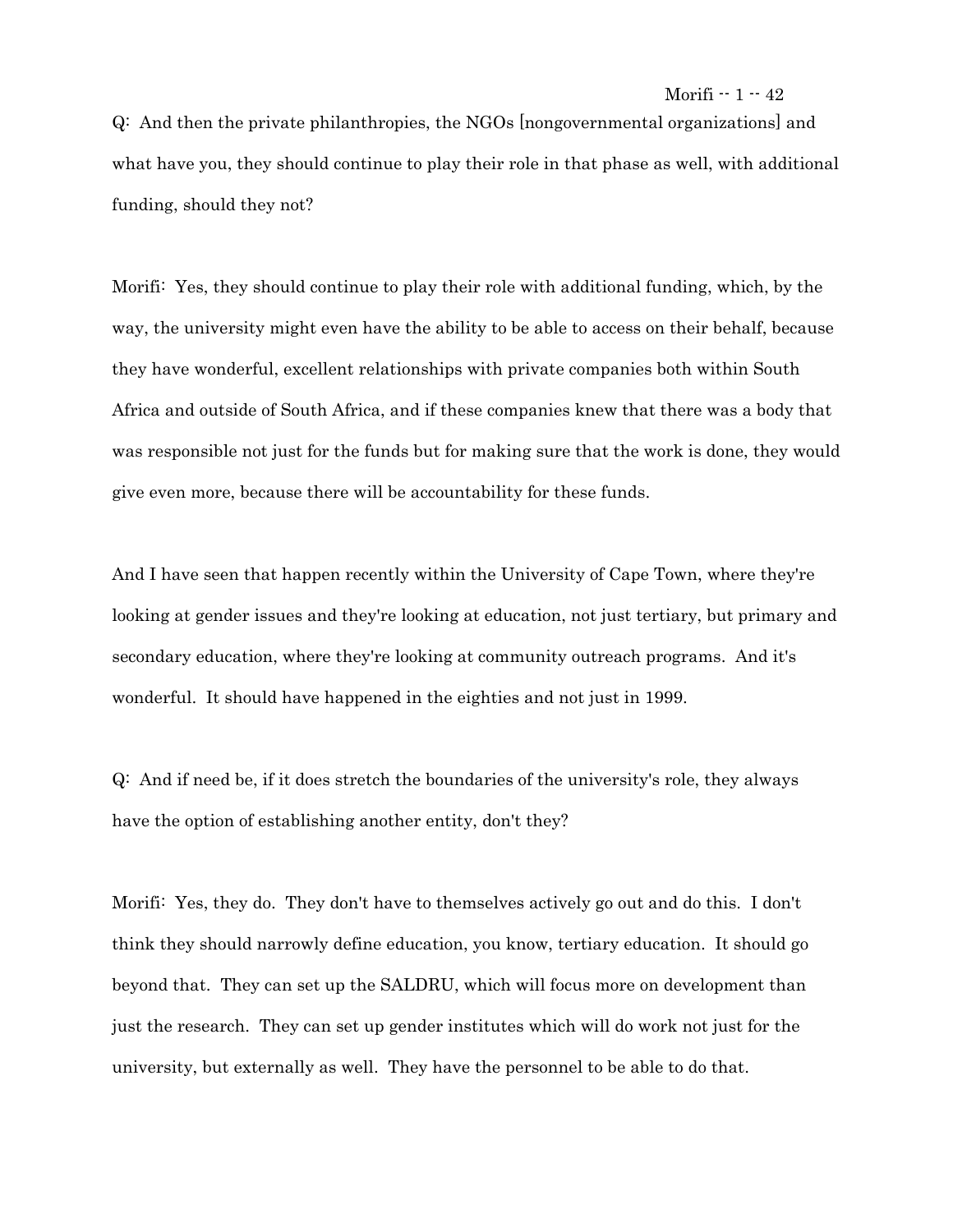Q: Mary-Jane, you sound impatient. I mean, like enough talk already, let's -- you sound like you're ready to do it.

Morifi: My mother used to say that I swim the ocean in one breath. [Laughter] I should stop and take some other -- you know, breathe some more. But, yes, I'm impatient. I've got the energy, and I think if enough of us were impatient and were passionate about these issues, we would be able to beat it.

Q: Well, thank you very much.

Morifi: Thank you.

# [END OF INTERVIEW]